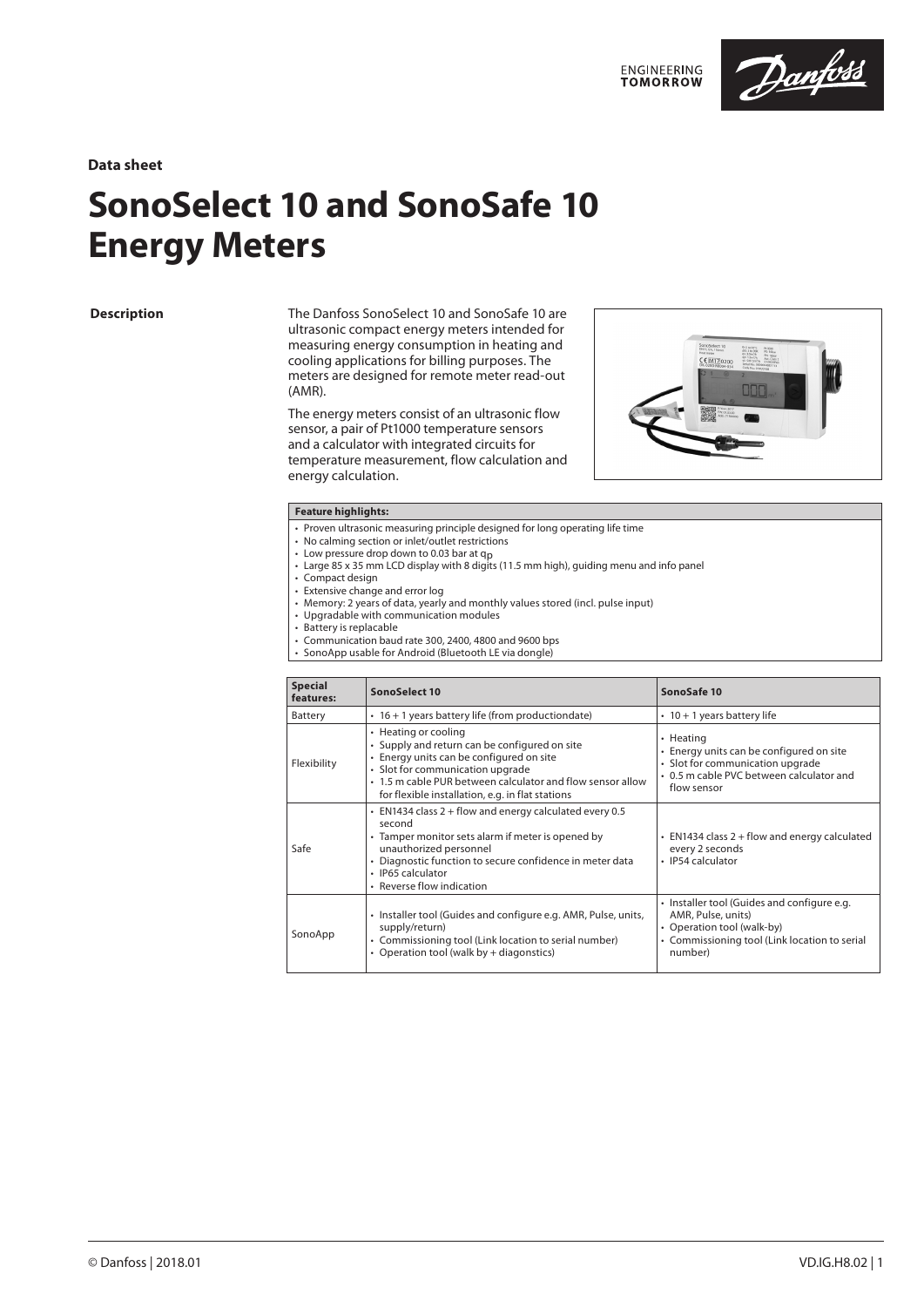Danfoss

**Technical specifications, Complete energy meter**

| Application                             |                                                                                                                           | <b>Heating and Cooling</b>                                                                                                                                                   |  |
|-----------------------------------------|---------------------------------------------------------------------------------------------------------------------------|------------------------------------------------------------------------------------------------------------------------------------------------------------------------------|--|
| Medium                                  |                                                                                                                           | Water quality with pH 7 to 9.5 VDI 2035, VdTÜV TCh 1466                                                                                                                      |  |
| Approvals, heating                      |                                                                                                                           | EN1434 class 2 and 3, MID (DK-0200-MI004-034), CPA according to JJG225-2010                                                                                                  |  |
| Approvals, cooling                      | Denmark: TS 27.02 010, Switzerland: METAS CH-T2-17763-01, Germany: PTB 17-<br>22.001-DK, Austria: BEV-13.426 0078-E2 2017 |                                                                                                                                                                              |  |
| Measuring cycle                         |                                                                                                                           | Flow: 0.5 sec. (SonoSelect 10), 2 sec. (SonoSafe 10)<br>Energy: 0.5 sec. (SonoSelect 10), 2 sec. (SonoSafe 10)<br>Temperature: 4 sec. (SonoSelect 10), 10 sec. (SonoSafe 10) |  |
| Approved meteorological range           | $\Delta\Theta$ : 3 - 90K                                                                                                  | $\Theta$ : 5 - 95°C                                                                                                                                                          |  |
| Temperature limits (energy calculation) | $\Delta\Theta$ : 0.25 - 100K                                                                                              | $\Theta$ : 0 - 105°C                                                                                                                                                         |  |
| IP                                      |                                                                                                                           | 65 (SonoSelect 10), 54 (SonoSafe 10)                                                                                                                                         |  |
| Cable strain relief                     |                                                                                                                           | Withstand more than 5 kg                                                                                                                                                     |  |
| Ambient operating temperature           |                                                                                                                           | Class A: 5 - 55° C indoor installation non condensing                                                                                                                        |  |
| Ambient storage temperature             |                                                                                                                           | $-25 - 60^{\circ}$ C                                                                                                                                                         |  |
| Temperature media                       |                                                                                                                           | $5 - 95^\circ C$                                                                                                                                                             |  |
| Mechanical environment                  |                                                                                                                           | Class M <sub>2</sub>                                                                                                                                                         |  |
| Electromagnetic environment             |                                                                                                                           | Class E1                                                                                                                                                                     |  |
|                                         |                                                                                                                           |                                                                                                                                                                              |  |

### **Technical specifications, Calculator**

| Power supply             | 3.6 V DC lithium battery (2 AA SonoSelect 1 AA SonoSafe)                                                                                                                                                                           |
|--------------------------|------------------------------------------------------------------------------------------------------------------------------------------------------------------------------------------------------------------------------------|
| Battery life time*       | 16+1 years (SonoSelect 10), 10+1 years (SonoSafe 10)                                                                                                                                                                               |
| Display                  | 85 x 35 mm LCD display with 8 digits (11.5 mm high main characters)<br>Menu quide and info panel<br>16 years of operation at qp, 45K without display overflow                                                                      |
| Units                    | MWh - kWh - GJ - Gcal - °C - K - m <sup>3</sup> - m <sup>3</sup> /h - l/h                                                                                                                                                          |
| Memory                   | 2 years of data, yearly and monthly values stored (incl. pulse input)                                                                                                                                                              |
| Optical interface        | Optical acc. to EN62056-21.<br>Data protocol acc. to EN13757-3, supports 2400 or 4800 baud.                                                                                                                                        |
| Communication            | Wired M-Bus to EN13757-3, supports 300, 2400, 4800, 9600 baud.<br>Delivered with 1 m cable (SonoSelect 10: PUR, SonoSafe 10: PVC)<br>Serial number: sssssvvNNyyWW (addressing)<br>ss: Primary address, yWWsssss: Secondary address |
| Additional communication | 1 slot for communication module<br>(delivered from factory or later upgrade)                                                                                                                                                       |

*\* Battery life time measured under following preconditions: enclosure temp. 45° C, communication every 15 min. at 2400 baud or faster, 80 meters on bus. Please contact Danfoss for further information.*

### **Technical specifications, Flow sensor**

| DN                                  |                              | 15                                                                                     | 15    | 20    | 20                          | 25                                            | 25    | 32    |
|-------------------------------------|------------------------------|----------------------------------------------------------------------------------------|-------|-------|-----------------------------|-----------------------------------------------|-------|-------|
| Nominal flow qp                     | $\left[\frac{m^3}{h}\right]$ | 0.6                                                                                    | 1.5   | 1.5   | 2.5                         | 3.5                                           | 6.0   | 6.0   |
| Max flow gs                         | $\left[\frac{m^3}{h}\right]$ | 1.2                                                                                    | 3     | 3     | 5                           | 7                                             | 12    | 12    |
| Minimum flow (1:100) gi*            | $\left[\frac{m^3}{h}\right]$ | 0.006                                                                                  | 0.015 | 0.015 | 0.025                       | 0.035                                         | 0.06  | 0.06  |
| Cut off flow $qc$                   | $\left[\frac{m^3}{h}\right]$ | 0.0012                                                                                 | 0.003 | 0.003 | 0.005                       | 0.007                                         | 0.012 | 0.012 |
| Overflow gss                        | $\left[\frac{m^3}{h}\right]$ | 1.32                                                                                   | 3.3   | 3.3   | 5.5                         | 7.7                                           | 12.3  | 12.3  |
| Pressure drop (at qp 50°C)          |                              | 30                                                                                     | 150   | 150   | 160                         | 130                                           | 220   | 220   |
| Kvs values ( $\Delta p = Q2/Kvs2$ ) |                              | 3.46                                                                                   |       | 3.87  | 6.25                        | 9.71                                          | 12.79 |       |
| Connection                          |                              | G <sup>3</sup> 4A''<br>G1A''<br>G1¼A"<br>$G1\%$ A"<br>110mm<br>130mm<br>160mm<br>260mm |       |       | $G1\frac{1}{2}A''$<br>260mm |                                               |       |       |
| Pressure PN                         | [bar]                        |                                                                                        |       |       |                             | 16 bar                                        |       |       |
| <b>IP [EN60529]</b>                 |                              | 65                                                                                     |       |       |                             |                                               |       |       |
| <b>Temperature limits</b>           | $[^{\circ}C]$                | 0 to 105                                                                               |       |       |                             |                                               |       |       |
| Cable length                        |                              | 1.5m (SonoSelect 10: PUR), 0.5m (SonoSafe 10: PVC)                                     |       |       |                             |                                               |       |       |
| Mounting                            |                              |                                                                                        |       |       |                             | Any position, no inlet or outlet restrictions |       |       |

*\* (1:250) qi on request*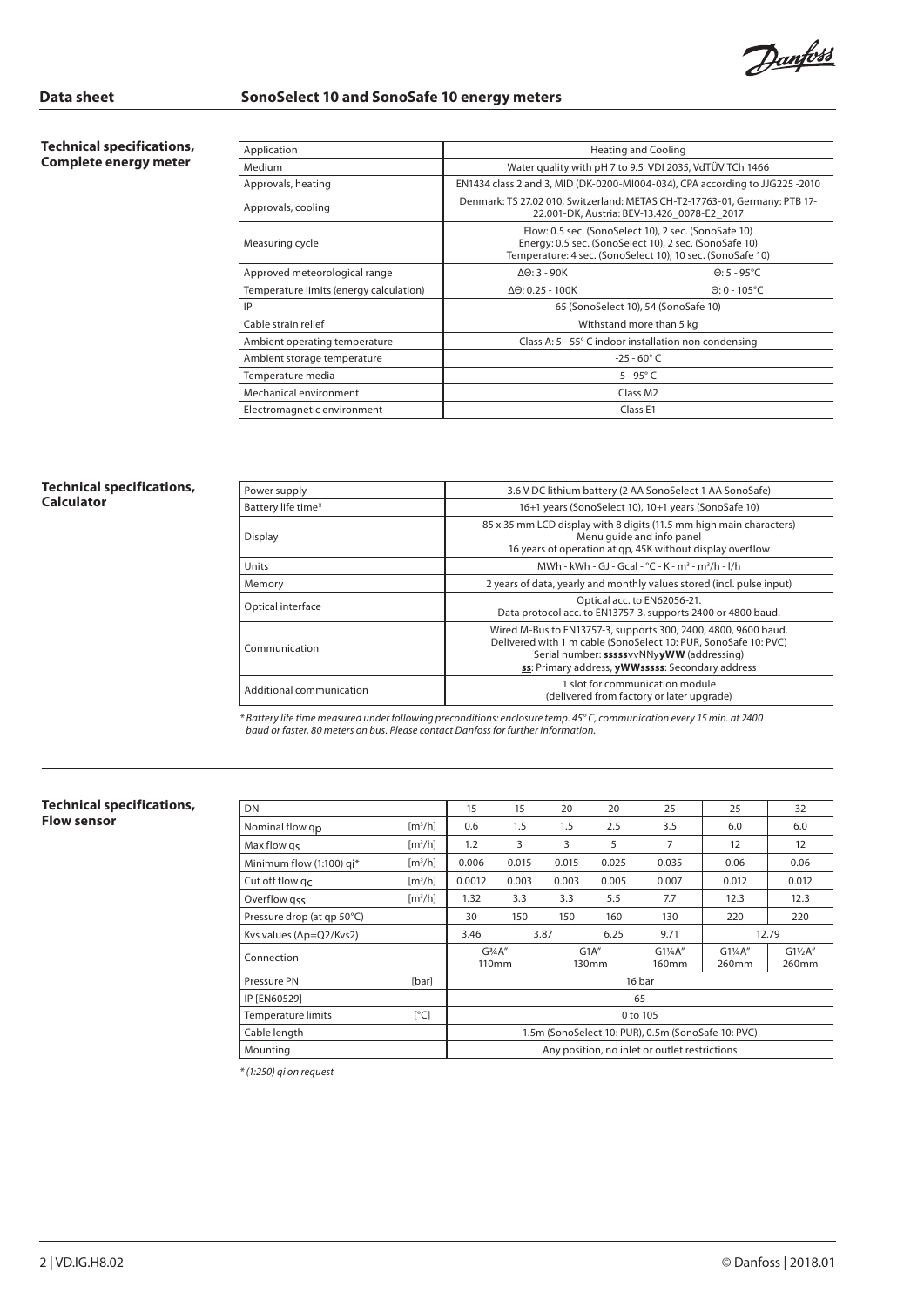Danfoss

**Technical specifications, Temperature sensor**

| Type                                  | Pt1000 direct short, 2 wire                            |
|---------------------------------------|--------------------------------------------------------|
| Size                                  | Diameter: Ø5.2 mm, length: 26 mm                       |
| Nipple                                | M10 x 1 mm brass, with pin lock                        |
| Cable length                          | 1.5 <sub>m</sub>                                       |
| Accuracy                              | Class B (EN60751)                                      |
| Temperature range                     | 0: 0 - 105° C (SonoSelect 10), 5 - 95° C (SonoSafe 10) |
| IP                                    | 65                                                     |
| Approved temperature range to EN60751 | $\Theta$ : 0 - 105° C                                  |
| Difference temperature EN60751        | $\Delta\Theta$ : 3 - 105K                              |
| Pressure                              | 25 bar                                                 |
|                                       |                                                        |

### **Communication modules**

### **Modules in general**

To adapt the meter for various applications SonoSelect 10 and SonoSafe 10 features a slot for mounting communication modules.

Each module features its own µ-controller and is powered by its own battery. Modules have their own parameter set which is saved in the module µ-controller flash memory. A local copy of the energy meter parameters used for communication is stored in the module. Data from module is updated in meter every 10 minutes. Power: Lithium Thionyl Chloride battery (half of AA size). 2 pulse in/outputs have common ground. Modules are galvanically isolated from main Energy Meter circuitry

### **Wired M-Bus module with 2 pulse inputs**

Once installed the meter will display the icon for wired communication and pulse inputs in loop 2 of the display.

Wired M-Bus is galvanically isolated from  $\mu$ -controller and pulse inputs.

The two pulse inputs can be programmed independently of each other (see specification for pulse input module).

| M-Bus (primary)        | Lithium Thionyl Chloride battery (half of AA size)                               |
|------------------------|----------------------------------------------------------------------------------|
| M-Bus (secondary)      | M-Bus supply                                                                     |
| Baud rate supported    | 300, 2400, 4800, 9600                                                            |
| Communication protocol | According to EN1434-3 & EN13757-3                                                |
| Battery life time      | $16+1$ vear                                                                      |
| Addressing             | Serial number: sssssvvNNyyWW<br>ss: Primary address, yWWsssss: Secondary address |

### **Wireless OMS communication module, 868.95MHz with 2 pulse inputs**

Once installed the meter will display the icon for wireless communication and pulse inputs in loop 2 of the display. The two pulse inputs can be programmed independently of each other (see specification for pulse input module).

| Standard           | Open Metering System (OMS) issue 4.0.2                      |
|--------------------|-------------------------------------------------------------|
| Frequency          | 868.95 MHz                                                  |
| Antenna            | Internal                                                    |
| Transmission power | 10mW (Max. 25mW; 13,9 dBm)                                  |
| Mode               | T1 mode                                                     |
| Encryption         | AES 128 bit encryption (mode 5), Parameterized Static key   |
| Sending interval   | Fixed network: 15 min.                                      |
| Telegram           | Standard telegram*                                          |
| Battery life time  | 16+1 year (with pulse inputs off)                           |
| Addressing         | Serial number: sssssvvNNyyWW<br>yWWsssss: Secondary address |

*\* See section with data telegram.*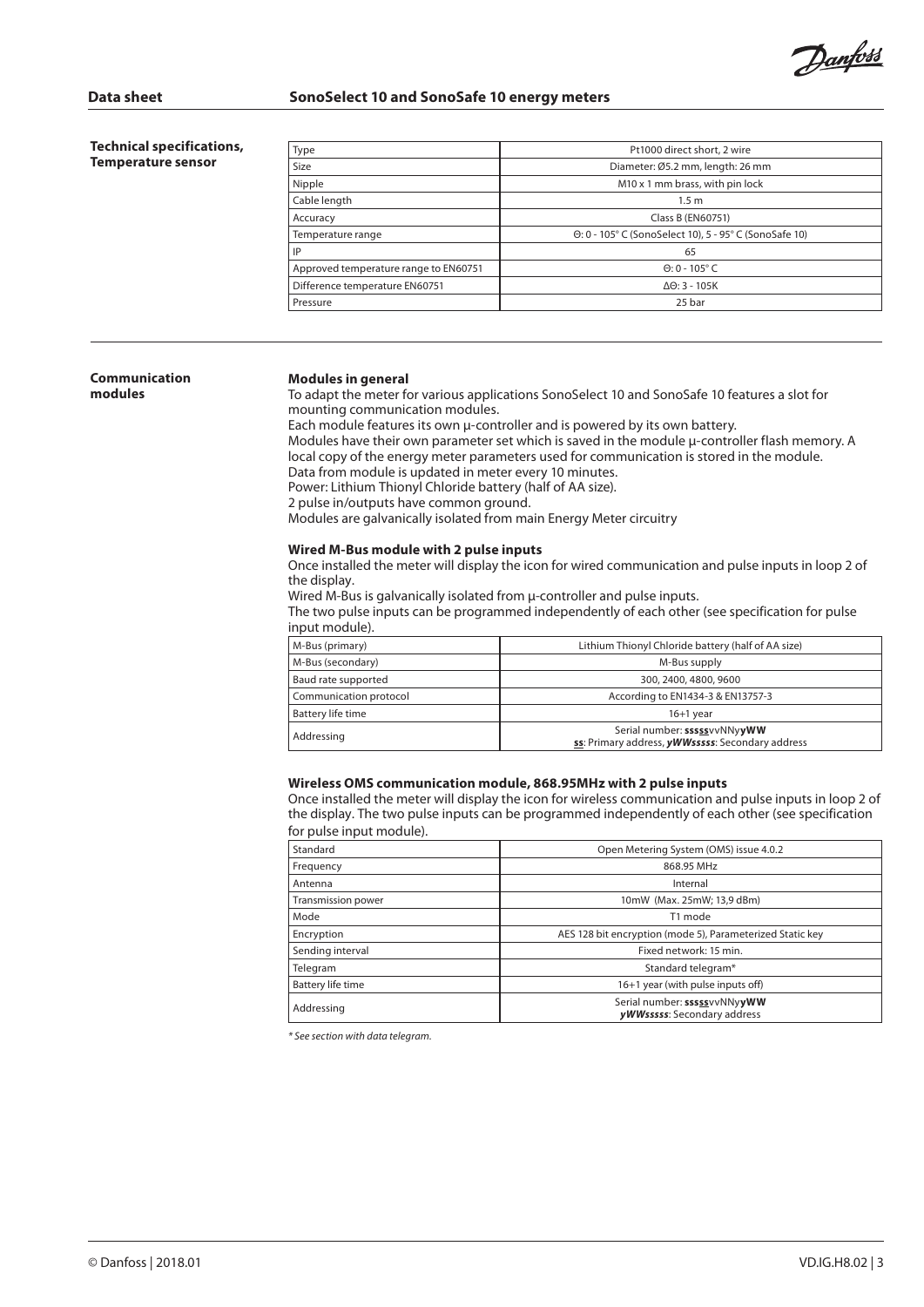Danfoss

# **Communication**

**modules** *(continuous)*

### **2 pulse input module**

Once installed the meter will display the icon for pulse inputs in menu 2 of the display. Accumulated volume is only readable by communication. The two pulse inputs can be programmed independently of each other.

| Pulse value                | 0.001 $m^3$ to 1 $m^3$ per pulse                                                      |
|----------------------------|---------------------------------------------------------------------------------------|
| Voltage supply             | $\leq 6.0 V$                                                                          |
| Source current             | $\leq 0.1$ mA                                                                         |
| High level input threshold | >2V                                                                                   |
| Low level input threshold  | $\leq 0.5$ V                                                                          |
| Pull-up resistor           | $100 k\Omega$                                                                         |
| Pulse length               | $\geq$ 100 ms                                                                         |
| Maximum frequency          | $\leq$ 5 Hz                                                                           |
| Pulse inputs               | According to EN1434-2, section 7.1.5 (Classification of pulse input devices Class IB) |
| Battery life time          | $16+1$ year                                                                           |

*\* Suitable for both electronic switch and Reed contact.*

### **2 pulse output module**

Once installed the meter will display the icon for wired communication in menu 2 of the display.

| Pulse 1 (energy*)  | + terminal 16, - terminal 17                                                                                                   |
|--------------------|--------------------------------------------------------------------------------------------------------------------------------|
| Pulse 2 (volume*)  | + terminal 18, - terminal 19                                                                                                   |
| Pulse value*       | Unit follow the display. Scaling follow least significant digit of the display (default<br>setting can be changed via SonoApp) |
| Pulse timing       | Updates every 15 seconds                                                                                                       |
| Polarity reversal: | Not possible, but can withstand -30V, max 27 mA without damage                                                                 |
| Pulse length       | $>100$ ms                                                                                                                      |
| Pulse Pause:       | $>100$ ms                                                                                                                      |
| Voltage supply     | $3 - 30V$                                                                                                                      |
| Source current     | $< 27 \text{ mA}$                                                                                                              |
| "ON" condition     | $U < 2.0$ @ 27mA                                                                                                               |
| "OFF" condition    | $R>=6 M\Omega$                                                                                                                 |
| Maximum frequency  | $\leq$ 5 Hz                                                                                                                    |
| Pulse outputs      | According to EN1434-2, section 8.2.3<br>(Classification of pulse output devices Class OB)                                      |
| Battery life time  | $16+1$ year                                                                                                                    |
| Cable length       | Max 25 m                                                                                                                       |
| Alarms             | E32 activates in meter if:<br>1) Module battery is empty<br>2) When no. of delayed pulses exceeds 5000 (incorrect scaling)     |

*\*Default setting. Can be changed via SonoApp*

| Wired M-bus                                                                              | <b>Wireless M-bus (OMS)</b>                                       | Wireless M-Bus (Walk-by)                                      |
|------------------------------------------------------------------------------------------|-------------------------------------------------------------------|---------------------------------------------------------------|
| Standard telegram:<br>• Accumulated energy                                               | Standard telegram fixed network<br>(15 minutes sending interval): | Standard telegram Walk by<br>(2 minutes sending interval):    |
| • Accumulated volume<br>• Current flow<br>• Current power                                | • Accumulated energy<br>• Accumulated volume<br>• Current flow    | • Accumulated energy<br>• Accumulated volume<br>• CurrentTime |
| • Supply temperature<br>• Return temperature<br>• Difference temperature                 | • Current power<br>• SupplyTemperature<br>• ReturnTemperature     | • Hour counter factory<br>• Month log 1 (last month log)      |
| • Enclosure temperature<br>• Current time<br>• Hour counter factory<br>• Hour counter OK | • CurrentTime                                                     |                                                               |

*\*Can be changed via SonoApp*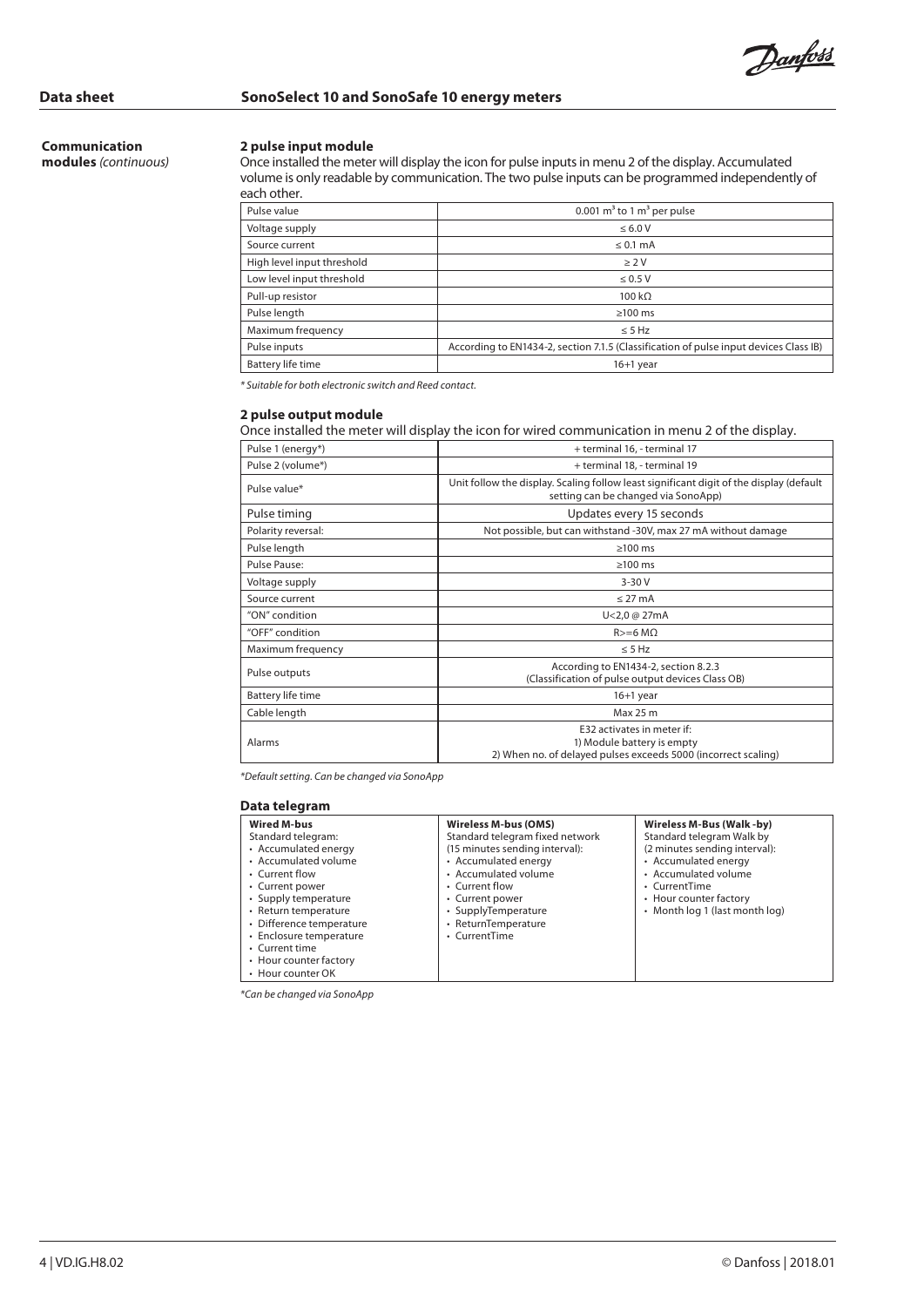Danfoss

### **Application drawings**

*Heat meters have red temp sensor in supply pipe and all cooling meters have blue temp sensor in supply pipe*



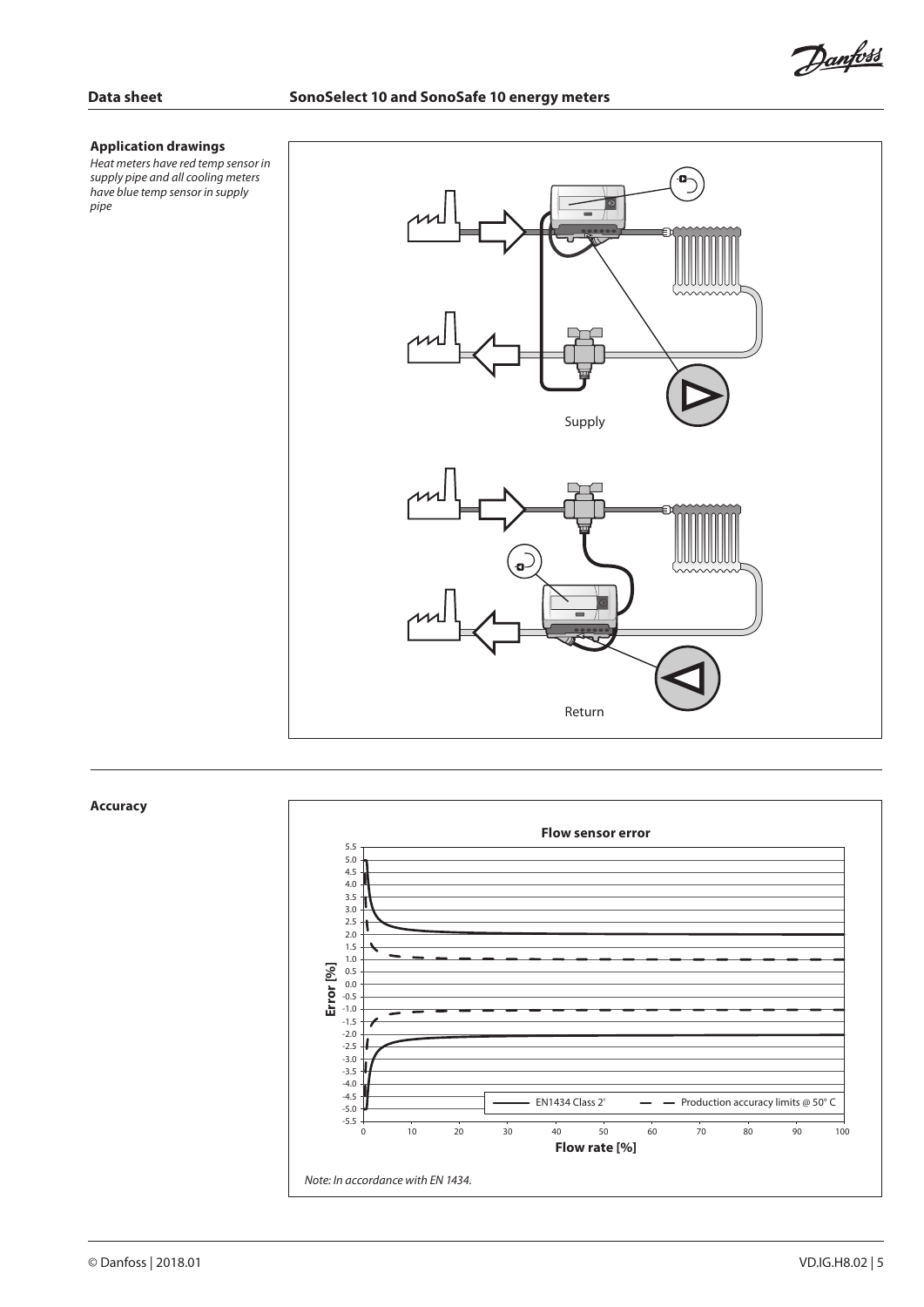Danfoss

### **Pressure loss**



### **Menu structure**



# **Mounting**  $\frac{M_{in}}{45}$ Min 45°  $\overline{O_0}$ စစ  $\circ$  $\Omega$  $\circ$  $\circ$ *Rotation in pipe axis. Pipe position: No limitations, but avoid position where air can be collected.*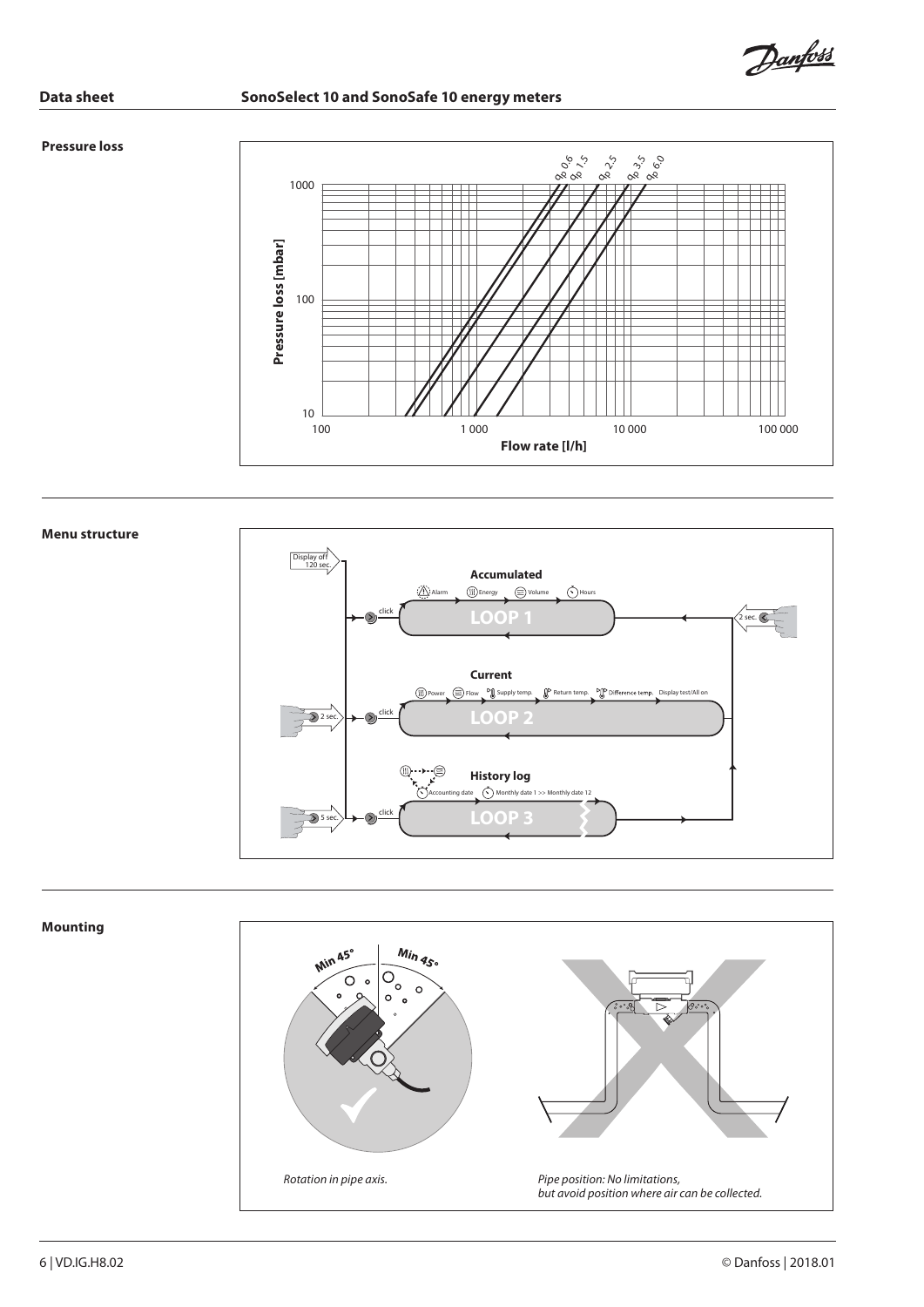Danfoss

### **Dimensions**



| <b>Dimension</b> | <b>DN15</b>                     | <b>DN20</b>      | <b>DN20</b><br>+ extension pipe<br>014U1957 | <b>DN25</b> | <b>DN25</b>     | <b>DN32</b>      |
|------------------|---------------------------------|------------------|---------------------------------------------|-------------|-----------------|------------------|
| A                | G <sup>3</sup> / <sub>4</sub> A | G <sub>1</sub> A | G <sub>1</sub> A                            | $G1\%$ A    | $G1\%$ A        | $G1\frac{1}{2}A$ |
| B                | $12 \text{ mm}$                 | $14 \text{ mm}$  | $14 \text{ mm}$                             | 16 mm       | $16 \text{ mm}$ | $18 \text{ mm}$  |
| C                | $110 \text{ mm}$                | 130 mm           | 190 mm                                      | 160 mm      | 260 mm          | 260 mm           |
| D                | 33.5 mm                         | 38 mm            | 38 mm                                       | 40.5 mm     | 40.5 mm         | 40.5 mm          |
| E                | 74.5 mm                         | 77.5 mm          | 77.5 mm                                     | 80.5 mm     | 80.5 mm         | 80.5 mm          |
| F                | $32 \text{ mm}$                 | $32 \text{ mm}$  | $32 \, \text{mm}$                           | 41 mm       | 41 mm           | 41 mm            |
| Weight           | 700 g                           | 800 g            | 1100q                                       | 1100q       | 1500 g          | 1600 g           |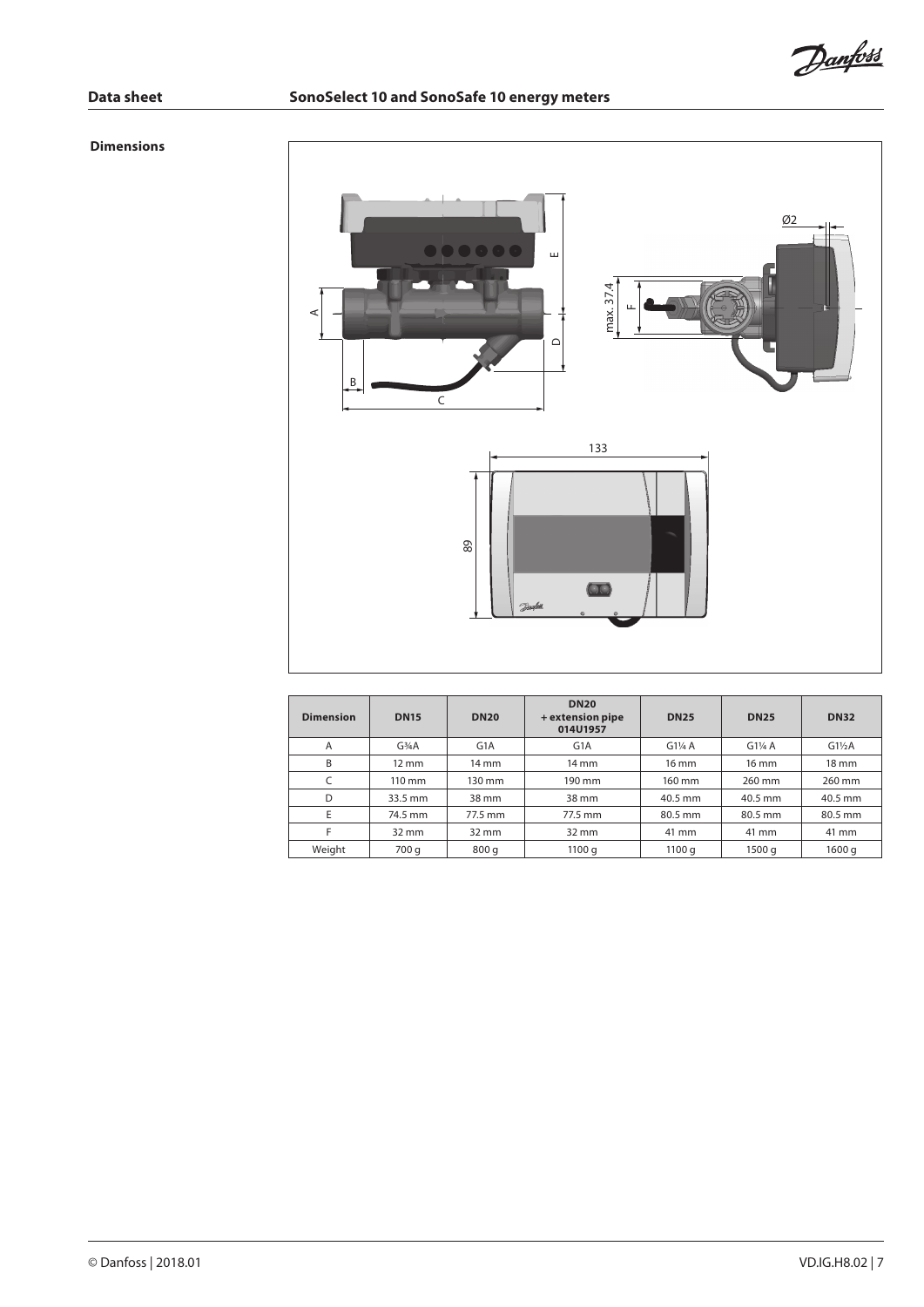### **Ordering**

### **SonoSelect 10 - Heating**

| <b>Meter size</b>       | <b>Installation</b> | Cable<br>length | Power<br>supply | Integrated<br>communication | <b>Modules</b>                              | <b>Energy</b><br>unit | Code No. |
|-------------------------|---------------------|-----------------|-----------------|-----------------------------|---------------------------------------------|-----------------------|----------|
| DN15 qp0.6 G34A 110mm   | Return              | <b>PUR 1.5m</b> | 3.6V DC         | M-Bus                       | 2 pulse inputs                              | kWh                   | 014U0183 |
| DN15 qp0.6 G34A 110mm   | Supply              | <b>PUR 1.5m</b> | 3.6V DC         | M-Bus                       | 2 pulse inputs                              | kWh                   | 014U0184 |
| DN15 qp1.5 G34A 110mm   | Return              | <b>PUR 1.5m</b> | 3.6V DC         | M-Bus                       | 2 pulse inputs                              | kWh                   | 014U0185 |
| DN15 qp1.5 G34A 110mm   | Supply              | <b>PUR 1.5m</b> | 3.6V DC         | M-Bus                       | 2 pulse inputs                              | kWh                   | 014U0186 |
| DN20 qp1.5 G1A 130mm    | Return              | <b>PUR 1.5m</b> | 3.6V DC         | M-Bus                       | 2 pulse inputs                              | kWh                   | 014U0187 |
| DN20 qp1.5 G1A 130mm    | Supply              | <b>PUR 1.5m</b> | 3.6V DC         | M-Bus                       | 2 pulse inputs                              | kWh                   | 014U0188 |
| DN20 qp2.5 G1A 130mm    | Return              | <b>PUR 1.5m</b> | 3.6V DC         | M-Bus                       | 2 pulse inputs                              | kWh                   | 014U0189 |
| DN20 gp2.5 G1A 130mm    | Supply              | <b>PUR 1.5m</b> | 3.6V DC         | M-Bus                       | 2 pulse inputs                              | kWh                   | 014U0190 |
| DN25 qp3.5 G1¼A 160mm   | Return              | <b>PUR 1.5m</b> | 3.6V DC         | M-Bus                       | 2 pulse inputs                              | kWh                   | 014U0191 |
| DN25 qp3.5 G1¼A 160mm   | Supply              | <b>PUR 1.5m</b> | 3.6V DC         | M-Bus                       | 2 pulse inputs                              | kWh                   | 014U0192 |
| DN25 qp6.0 G11/4A 260mm | Return              | <b>PUR 1.5m</b> | 3.6V DC         | M-Bus                       | 2 pulse inputs                              | kWh                   | 014U0270 |
| DN25 qp6.0 G11/4A 260mm | Supply              | <b>PUR 1.5m</b> | 3.6V DC         | M-Bus                       | 2 pulse inputs                              | kWh                   | 014U0271 |
| DN32 qp6.0 G11/2A 260mm | Return              | <b>PUR 1.5m</b> | 3.6V DC         | M-Bus                       | 2 pulse inputs                              | kWh                   | 014U0280 |
| DN32 qp6.0 G11/2A 260mm | Supply              | <b>PUR 1.5m</b> | 3.6V DC         | M-Bus                       | 2 pulse inputs                              | kWh                   | 014U0281 |
| DN15 qp0.6 G34A 110mm   | Return              | <b>PUR 1.5m</b> | 3.6V DC         | M-Bus                       | None                                        | kWh                   | 014U0165 |
| DN15 qp0.6 G34A 110mm   | Supply              | <b>PUR 1.5m</b> | 3.6V DC         | M-Bus                       | None                                        | kWh                   | 014U0166 |
| DN15 qp1.5 G34A 110mm   | Return              | <b>PUR 1.5m</b> | 3.6V DC         | M-Bus                       | None                                        | kWh                   | 014U0167 |
| DN15 qp1.5 G34A 110mm   | Supply              | <b>PUR 1.5m</b> | 3.6V DC         | M-Bus                       | None                                        | kWh                   | 014U0168 |
| DN20 gp1.5 G1A 130mm    | Return              | <b>PUR 1.5m</b> | 3.6V DC         | M-Bus                       | None                                        | kWh                   | 014U0169 |
| DN20 qp1.5 G1A 130mm    | Supply              | <b>PUR 1.5m</b> | 3.6V DC         | M-Bus                       | None                                        | kWh                   | 014U0170 |
| DN20 qp2.5 G1A 130mm    | Return              | <b>PUR 1.5m</b> | 3.6V DC         | M-Bus                       | None                                        | kWh                   | 014U0171 |
| DN20 qp2.5 G1A 130mm    | Supply              | <b>PUR 1.5m</b> | 3.6V DC         | M-Bus                       | None                                        | kWh                   | 014U0172 |
| DN25 qp3.5 G1¼A 160mm   | Return              | <b>PUR 1.5m</b> | 3.6V DC         | M-Bus                       | None                                        | kWh                   | 014U0173 |
| DN25 qp3.5 G1¼A 160mm   | Supply              | <b>PUR 1.5m</b> | 3.6V DC         | M-Bus                       | None                                        | kWh                   | 014U0174 |
| DN25 qp6.0 G11/4A 260mm | Return              | <b>PUR 1.5m</b> | 3.6V DC         | M-Bus                       | None                                        | kWh                   | 014U0272 |
| DN25 qp6.0 G1¼A 260mm   | Supply              | <b>PUR 1.5m</b> | 3.6V DC         | M-Bus                       | None                                        | kWh                   | 014U0273 |
| DN32 qp6.0 G11/2A 260mm | Return              | <b>PUR 1.5m</b> | 3.6V DC         | M-Bus                       | None                                        | kWh                   | 014U0282 |
| DN32 qp6.0 G11/2A 260mm | Supply              | <b>PUR 1.5m</b> | 3.6V DC         | M-Bus                       | None                                        | kWh                   | 014U0283 |
| DN15 qp0.6 G34A 110mm   | Return              | <b>PUR 1.5m</b> | 3.6V DC         | None                        | Wireless OMS 868.95 MHz with 2 pulse inputs | kWh                   | 014U0068 |
| DN15 qp0.6 G34A 110mm   | Supply              | <b>PUR 1.5m</b> | 3.6V DC         | None                        | Wireless OMS 868.95 MHz with 2 pulse inputs | kWh                   | 014U0069 |
| DN15 qp0.6 G34A 110mm   | Supply              | <b>PUR 1.5m</b> | 3.6V DC         | None                        | Wireless OMS 868.95 MHz with 2 pulse inputs | GJ                    | 014U0070 |
| DN15 qp0.6 G34A 110mm   | Return              | <b>PUR 1.5m</b> | 3.6V DC         | None                        | Wireless OMS 868.95 MHz with 2 pulse inputs | GJ                    | 014U0071 |
| DN15 qp1.5 G34A 110mm   | Return              | <b>PUR 1.5m</b> | 3.6V DC         | None                        | Wireless OMS 868.95 MHz with 2 pulse inputs | kWh                   | 014U0081 |
| DN15 qp1.5 G34A 110mm   | Supply              | <b>PUR 1.5m</b> | 3.6V DC         | None                        | Wireless OMS 868.95 MHz with 2 pulse inputs | kWh                   | 014U0082 |
| DN15 qp1.5 G34A 110mm   | Supply              | <b>PUR 1.5m</b> | 3.6V DC         | None                        | Wireless OMS 868.95 MHz with 2 pulse inputs | GJ                    | 014U0083 |
| DN15 qp1.5 G34A 110mm   | Return              | <b>PUR 1.5m</b> | 3.6V DC         | None                        | Wireless OMS 868.95 MHz with 2 pulse inputs | GJ                    | 014U0084 |
| DN20 qp1.5 G1A 130mm    | Return              | <b>PUR 1.5m</b> | 3.6V DC         | None                        | Wireless OMS 868.95 MHz with 2 pulse inputs | kWh                   | 014U0094 |
| DN20 qp1.5 G1A 130mm    | Supply              | <b>PUR 1.5m</b> | 3.6V DC         | None                        | Wireless OMS 868.95 MHz with 2 pulse inputs | kWh                   | 014U0095 |
| DN20 qp1.5 G1A 130mm    | Supply              | <b>PUR 1.5m</b> | 3.6V DC         | None                        | Wireless OMS 868.95 MHz with 2 pulse inputs | GJ                    | 014U0096 |
| DN20 qp1.5 G1A 130mm    | Return              | PUR 1.5m        | 3.6V DC         | None                        | Wireless OMS 868.95 MHz with 2 pulse inputs | GJ                    | 014U0097 |
| DN20 qp2.5 G1A 130mm    | Return              | <b>PUR 1.5m</b> | 3.6V DC         | None                        | Wireless OMS 868.95 MHz with 2 pulse inputs | kWh                   | 014U0107 |
| DN20 qp2.5 G1A 130mm    | Supply              | <b>PUR 1.5m</b> | 3.6V DC         | None                        | Wireless OMS 868.95 MHz with 2 pulse inputs | kWh                   | 014U0108 |
| DN20 qp2.5 G1A 130mm    | Supply              | <b>PUR 1.5m</b> | 3.6V DC         | None                        | Wireless OMS 868.95 MHz with 2 pulse inputs | GJ                    | 014U0109 |
| DN20 qp2.5 G1A 130mm    | Return              | <b>PUR 1.5m</b> | 3.6V DC         | None                        | Wireless OMS 868.95 MHz with 2 pulse inputs | GJ                    | 014U0110 |
| DN25 qp3.5 G1¼A 160mm   | Return              | <b>PUR 1.5m</b> | 3.6V DC         | None                        | Wireless OMS 868.95 MHz with 2 pulse inputs | kWh                   | 014U0120 |
| DN25 qp3.5 G11/4A 160mm | Supply              | <b>PUR 1.5m</b> | 3.6V DC         | None                        | Wireless OMS 868.95 MHz with 2 pulse inputs | kWh                   | 014U0121 |
| DN25 qp3.5 G11/4A 160mm | Supply              | <b>PUR 1.5m</b> | 3.6V DC         | None                        | Wireless OMS 868.95 MHz with 2 pulse inputs | GJ                    | 014U0122 |
| DN25 qp3.5 G11/4A 160mm | Return              | <b>PUR 1.5m</b> | 3.6V DC         | None                        | Wireless OMS 868.95 MHz with 2 pulse inputs | GJ                    | 014U0123 |
|                         |                     |                 |                 |                             |                                             |                       |          |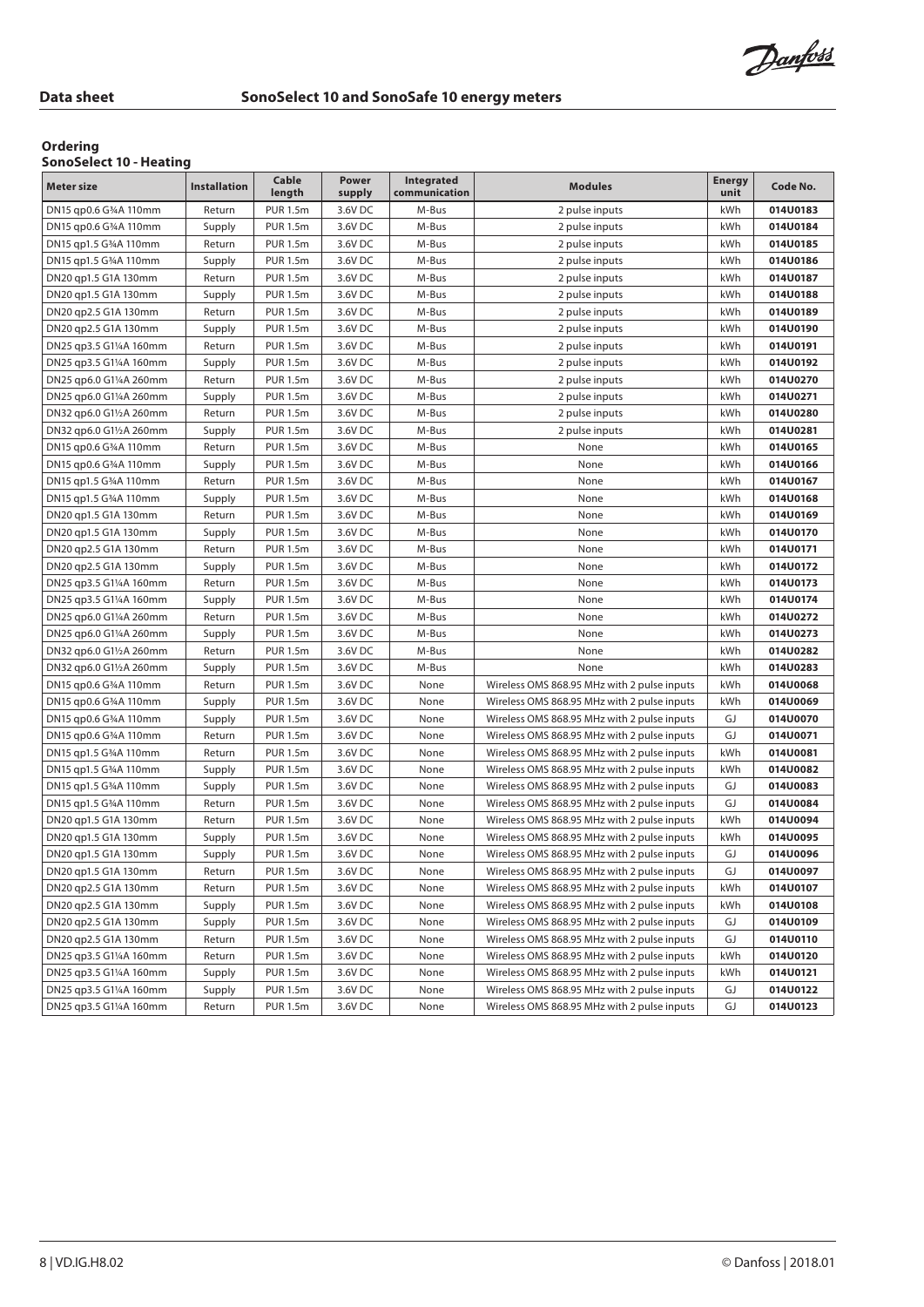т

Danfoss

٦

### **Ordering**

### **SonoSafe 10 - Heating**

| <b>PVC 1.5m</b><br>014U0203<br>DN15 qp0.6 G34A 110mm<br>Return<br>3.6V DC<br>M-Bus<br>kWh<br>2 pulse inputs<br><b>PVC 1.5m</b><br>kWh<br>014U0204<br>DN15 qp0.6 G34A 110mm<br>Supply<br>3.6V DC<br>M-Bus<br>2 pulse inputs<br>DN15 qp1.5 G34A 110mm<br>Return<br><b>PVC 1.5m</b><br>3.6V DC<br>M-Bus<br>kWh<br>014U0205<br>2 pulse inputs<br>014U0206<br><b>PVC 1.5m</b><br>3.6V DC<br>M-Bus<br>kWh<br>DN15 qp1.5 G34A 110mm<br>Supply<br>2 pulse inputs<br><b>PVC 1.5m</b><br>3.6V DC<br>M-Bus<br>kWh<br>014U0207<br>DN20 qp1.5 G1A 130mm<br>Return<br>2 pulse inputs<br>DN20 qp1.5 G1A 130mm<br>Supply<br><b>PVC 1.5m</b><br>3.6V DC<br>M-Bus<br>kWh<br>014U0208<br>2 pulse inputs<br><b>PVC 1.5m</b><br>014U0209<br>DN20 qp2.5 G1A 130mm<br>Return<br>3.6V DC<br>M-Bus<br>kWh<br>2 pulse inputs<br>DN20 qp2.5 G1A 130mm<br><b>PVC 1.5m</b><br>3.6V DC<br>M-Bus<br>kWh<br>014U0210<br>Supply<br>2 pulse inputs<br>DN25 qp3.5 G1¼A 160mm<br>Return<br><b>PVC 1.5m</b><br>3.6V DC<br>M-Bus<br>kWh<br>014U0211<br>2 pulse inputs<br>kWh<br>014U0212<br>DN25 qp3.5 G11/4A 160mm<br>Supply<br><b>PVC 1.5m</b><br>3.6V DC<br>M-Bus<br>2 pulse inputs<br><b>PVC 1.5m</b><br>kWh<br>014U0001<br>DN15 qp0.6 G34A 110mm<br>Return<br>3.6V DC<br>None<br>None<br>DN15 qp0.6 G34A 110mm<br><b>PVC 1.5m</b><br>3.6V DC<br>kWh<br>014U0002<br>Supply<br>None<br>None<br>kWh<br>DN15 qp0.6 G34A 110mm<br>Return<br><b>PVC 1.5m</b><br>3.6V DC<br>M-Bus<br>None<br>014U0003<br>DN15 qp0.6 G34A 110mm<br>Supply<br><b>PVC 1.5m</b><br>3.6V DC<br>M-Bus<br>None<br>kWh<br>014U0004<br><b>PVC 1.5m</b><br>3.6V DC<br>None<br>kWh<br>014U0005<br>DN15 qp1.5 G34A 110mm<br>Return<br>None<br>kWh<br>DN15 qp1.5 G34A 110mm<br>Supply<br><b>PVC 1.5m</b><br>3.6V DC<br>None<br>None<br>014U0006<br>DN15 qp1.5 G34A 110mm<br>Return<br><b>PVC 1.5m</b><br>3.6V DC<br>M-Bus<br>None<br>kWh<br>014U0007<br><b>PVC 1.5m</b><br>3.6V DC<br>014U0008<br>DN15 qp1.5 G34A 110mm<br>M-Bus<br>None<br>kWh<br>Supply<br>DN20 qp1.5 G1A 130mm<br><b>PVC 1.5m</b><br>3.6V DC<br>None<br>kWh<br>014U0009<br>Return<br>None<br>DN20 qp1.5 G1A 130mm<br><b>PVC 1.5m</b><br>3.6V DC<br>None<br>None<br>kWh<br>014U0010<br>Supply<br><b>PVC 1.5m</b><br>kWh<br>DN20 qp1.5 G1A 130mm<br>Return<br>3.6V DC<br>M-Bus<br>None<br>014U0011<br>kWh<br><b>PVC 1.5m</b><br>3.6V DC<br>M-Bus<br>None<br>014U0012<br>DN20 qp1.5 G1A 130mm<br>Supply<br>DN20 qp2.5 G1A 130mm<br>Return<br><b>PVC 1.5m</b><br>3.6V DC<br>None<br>kWh<br>014U0013<br>None<br><b>PVC 1.5m</b><br>3.6V DC<br>014U0014<br>DN20 qp2.5 G1A 130mm<br>Supply<br>None<br>None<br>kWh<br><b>PVC 1.5m</b><br>kWh<br>DN20 qp2.5 G1A 130mm<br>Return<br>3.6V DC<br>M-Bus<br>None<br>014U0015<br><b>PVC 1.5m</b><br>3.6V DC<br>M-Bus<br>kWh<br>DN20 qp2.5 G1A 130mm<br>Supply<br>None<br>014U0016<br>kWh<br>DN25 qp3.5 G1¼A 160mm<br>Return<br><b>PVC 1.5m</b><br>3.6V DC<br>None<br>None<br>014U0017<br>DN25 qp3.5 G1¼A 160mm<br>Supply<br><b>PVC 1.5m</b><br>3.6V DC<br>None<br>None<br>kWh<br>014U0018<br><b>PVC 1.5m</b><br>3.6V DC<br>014U0019<br>DN25 qp3.5 G11/4A 160mm<br>Return<br>M-Bus<br>None<br>kWh<br>DN25 qp3.5 G1¼A 160mm<br><b>PVC 1.5m</b><br>3.6V DC<br>M-Bus<br>None<br>kWh<br>014U0020<br>Supply<br>DN25 qp3.5 G11/4A 260mm<br>Return<br><b>PVC 1.5m</b><br>3.6V DC<br>None<br>None<br>kWh<br>014U0021<br><b>PVC 1.5m</b><br>3.6V DC<br>kWh<br>014U0022<br>DN25 qp3.5 G1¼A 260mm<br>Supply<br>None<br>None<br><b>PVC 1.5m</b><br>3.6V DC<br>M-Bus<br>None<br>kWh<br>014U0023<br>DN25 qp3.5 G1¼A 260mm<br>Return<br>DN25 qp3.5 G11/4A 260mm<br><b>PVC 1.5m</b><br>3.6V DC<br>M-Bus<br>None<br>kWh<br>014U0024<br>Supply<br><b>PVC 1.5m</b><br>GJ<br>014U0026<br>DN15 qp0.6 G34A 110mm<br>Supply<br>3.6V DC<br>None<br>None<br>GJ<br>DN15 qp0.6 G34A 110mm<br>Return<br><b>PVC 1.5m</b><br>3.6V DC<br>None<br>None<br>014U0027<br>GJ<br><b>PVC 1.5m</b><br>3.6V DC<br>M-Bus<br>None<br>014U0028<br>DN15 qp0.6 G34A 110mm<br>Supply<br>GJ<br>DN15 qp0.6 G34A 110mm<br>Return<br><b>PVC 1.5m</b><br>3.6V DC<br>M-Bus<br>None<br>014U0029<br><b>PVC 1.5m</b><br>GJ<br>014U0033<br>DN15 qp1.5 G34A 110mm<br>3.6V DC<br>None<br>None<br>Supply<br><b>PVC 1.5m</b><br>3.6V DC<br>GJ<br>014U0034<br>DN15 qp1.5 G34A 110mm<br>Return<br>None<br>None<br>DN15 qp1.5 G34A 110mm<br><b>PVC 1.5m</b><br>3.6V DC<br>M-Bus<br>GJ<br>014U0035<br>Supply<br>None<br>DN15 qp1.5 G34A 110mm<br>Return<br><b>PVC 1.5m</b><br>3.6V DC<br>M-Bus<br>None<br>GJ<br>014U0036<br><b>PVC 1.5m</b><br>3.6V DC<br>GJ<br>014U0040<br>DN20 qp1.5 G1A 130mm<br>Supply<br>None<br>None<br>DN20 qp1.5 G1A 130mm<br><b>PVC 1.5m</b><br>3.6V DC<br>GJ<br>014U0041<br>Return<br>None<br>None<br>GJ<br>DN20 qp1.5 G1A 130mm<br>Supply<br><b>PVC 1.5m</b><br>3.6V DC<br>M-Bus<br>None<br>014U0042<br><b>PVC 1.5m</b><br>3.6V DC<br>GJ<br>014U0043<br>DN20 qp1.5 G1A 130mm<br>Return<br>M-Bus<br>None<br>014U0047<br>DN20 qp2.5 G1A 130mm<br>Supply<br><b>PVC 1.5m</b><br>3.6V DC<br>GJ<br>None<br>None<br>GJ<br>DN20 qp2.5 G1A 130mm<br>Return<br><b>PVC 1.5m</b><br>3.6V DC<br>014U0048<br>None<br>None<br>GJ<br>014U0049<br>DN20 qp2.5 G1A 130mm<br><b>PVC 1.5m</b><br>3.6V DC<br>M-Bus<br>Supply<br>None<br><b>PVC 1.5m</b><br>014U0050<br>DN20 qp2.5 G1A 130mm<br>Return<br>3.6V DC<br>M-Bus<br>GJ<br>None<br>014U0054<br>DN25 qp3.5 G1¼A 160mm<br><b>PVC 1.5m</b><br>3.6V DC<br>GJ<br>Supply<br>None<br>None<br>GJ<br>DN25 qp3.5 G11/4A 160mm<br>Return<br><b>PVC 1.5m</b><br>3.6V DC<br>None<br>None<br>014U0055<br>DN25 qp3.5 G1¼A 160mm<br>Supply<br><b>PVC 1.5m</b><br>3.6V DC<br>M-Bus<br>None<br>GJ<br>014U0056<br>DN25 qp3.5 G1¼A 160mm<br><b>PVC 1.5m</b><br>3.6V DC<br>GJ<br>014U0057<br>Return<br>M-Bus<br>None<br>3.6V DC<br>GJ<br>DN25 qp3.5 G11/4A 260mm<br>Supply<br><b>PVC 1.5m</b><br>None<br>None<br>014U0061<br>DN25 qp3.5 G11/4A 260mm<br>Return<br><b>PVC 1.5m</b><br>3.6V DC<br>None<br>GJ<br>014U0062<br>None<br>DN25 qp3.5 G11/4A 260mm<br><b>PVC 1.5m</b><br>3.6V DC<br>M-Bus<br>GJ<br>014U0063<br>Supply<br>None<br>3.6V DC<br>014U0064<br>DN25 qp3.5 G11/4A 260mm<br><b>PVC 1.5m</b><br>M-Bus<br>None<br>GJ<br>Return | <b>Meter size</b> | <b>Installation</b> | Cable<br>length | Power<br>supply | Integrated<br>communication | <b>Modules</b> | Energy<br>unit | Code No. |
|--------------------------------------------------------------------------------------------------------------------------------------------------------------------------------------------------------------------------------------------------------------------------------------------------------------------------------------------------------------------------------------------------------------------------------------------------------------------------------------------------------------------------------------------------------------------------------------------------------------------------------------------------------------------------------------------------------------------------------------------------------------------------------------------------------------------------------------------------------------------------------------------------------------------------------------------------------------------------------------------------------------------------------------------------------------------------------------------------------------------------------------------------------------------------------------------------------------------------------------------------------------------------------------------------------------------------------------------------------------------------------------------------------------------------------------------------------------------------------------------------------------------------------------------------------------------------------------------------------------------------------------------------------------------------------------------------------------------------------------------------------------------------------------------------------------------------------------------------------------------------------------------------------------------------------------------------------------------------------------------------------------------------------------------------------------------------------------------------------------------------------------------------------------------------------------------------------------------------------------------------------------------------------------------------------------------------------------------------------------------------------------------------------------------------------------------------------------------------------------------------------------------------------------------------------------------------------------------------------------------------------------------------------------------------------------------------------------------------------------------------------------------------------------------------------------------------------------------------------------------------------------------------------------------------------------------------------------------------------------------------------------------------------------------------------------------------------------------------------------------------------------------------------------------------------------------------------------------------------------------------------------------------------------------------------------------------------------------------------------------------------------------------------------------------------------------------------------------------------------------------------------------------------------------------------------------------------------------------------------------------------------------------------------------------------------------------------------------------------------------------------------------------------------------------------------------------------------------------------------------------------------------------------------------------------------------------------------------------------------------------------------------------------------------------------------------------------------------------------------------------------------------------------------------------------------------------------------------------------------------------------------------------------------------------------------------------------------------------------------------------------------------------------------------------------------------------------------------------------------------------------------------------------------------------------------------------------------------------------------------------------------------------------------------------------------------------------------------------------------------------------------------------------------------------------------------------------------------------------------------------------------------------------------------------------------------------------------------------------------------------------------------------------------------------------------------------------------------------------------------------------------------------------------------------------------------------------------------------------------------------------------------------------------------------------------------------------------------------------------------------------------------------------------------------------------------------------------------------------------------------------------------------------------------------------------------------------------------------------------------------------------------------------------------------------------------------------------------------------------------------------------------------------------------------------------------------------------------------------------------------------------------------------------------------------------------------------------------------------------------------------------------------------------------------------------------------------------------------------------------------------------------------|-------------------|---------------------|-----------------|-----------------|-----------------------------|----------------|----------------|----------|
|                                                                                                                                                                                                                                                                                                                                                                                                                                                                                                                                                                                                                                                                                                                                                                                                                                                                                                                                                                                                                                                                                                                                                                                                                                                                                                                                                                                                                                                                                                                                                                                                                                                                                                                                                                                                                                                                                                                                                                                                                                                                                                                                                                                                                                                                                                                                                                                                                                                                                                                                                                                                                                                                                                                                                                                                                                                                                                                                                                                                                                                                                                                                                                                                                                                                                                                                                                                                                                                                                                                                                                                                                                                                                                                                                                                                                                                                                                                                                                                                                                                                                                                                                                                                                                                                                                                                                                                                                                                                                                                                                                                                                                                                                                                                                                                                                                                                                                                                                                                                                                                                                                                                                                                                                                                                                                                                                                                                                                                                                                                                                                                                                                                                                                                                                                                                                                                                                                                                                                                                                                                                                                                                                  |                   |                     |                 |                 |                             |                |                |          |
|                                                                                                                                                                                                                                                                                                                                                                                                                                                                                                                                                                                                                                                                                                                                                                                                                                                                                                                                                                                                                                                                                                                                                                                                                                                                                                                                                                                                                                                                                                                                                                                                                                                                                                                                                                                                                                                                                                                                                                                                                                                                                                                                                                                                                                                                                                                                                                                                                                                                                                                                                                                                                                                                                                                                                                                                                                                                                                                                                                                                                                                                                                                                                                                                                                                                                                                                                                                                                                                                                                                                                                                                                                                                                                                                                                                                                                                                                                                                                                                                                                                                                                                                                                                                                                                                                                                                                                                                                                                                                                                                                                                                                                                                                                                                                                                                                                                                                                                                                                                                                                                                                                                                                                                                                                                                                                                                                                                                                                                                                                                                                                                                                                                                                                                                                                                                                                                                                                                                                                                                                                                                                                                                                  |                   |                     |                 |                 |                             |                |                |          |
|                                                                                                                                                                                                                                                                                                                                                                                                                                                                                                                                                                                                                                                                                                                                                                                                                                                                                                                                                                                                                                                                                                                                                                                                                                                                                                                                                                                                                                                                                                                                                                                                                                                                                                                                                                                                                                                                                                                                                                                                                                                                                                                                                                                                                                                                                                                                                                                                                                                                                                                                                                                                                                                                                                                                                                                                                                                                                                                                                                                                                                                                                                                                                                                                                                                                                                                                                                                                                                                                                                                                                                                                                                                                                                                                                                                                                                                                                                                                                                                                                                                                                                                                                                                                                                                                                                                                                                                                                                                                                                                                                                                                                                                                                                                                                                                                                                                                                                                                                                                                                                                                                                                                                                                                                                                                                                                                                                                                                                                                                                                                                                                                                                                                                                                                                                                                                                                                                                                                                                                                                                                                                                                                                  |                   |                     |                 |                 |                             |                |                |          |
|                                                                                                                                                                                                                                                                                                                                                                                                                                                                                                                                                                                                                                                                                                                                                                                                                                                                                                                                                                                                                                                                                                                                                                                                                                                                                                                                                                                                                                                                                                                                                                                                                                                                                                                                                                                                                                                                                                                                                                                                                                                                                                                                                                                                                                                                                                                                                                                                                                                                                                                                                                                                                                                                                                                                                                                                                                                                                                                                                                                                                                                                                                                                                                                                                                                                                                                                                                                                                                                                                                                                                                                                                                                                                                                                                                                                                                                                                                                                                                                                                                                                                                                                                                                                                                                                                                                                                                                                                                                                                                                                                                                                                                                                                                                                                                                                                                                                                                                                                                                                                                                                                                                                                                                                                                                                                                                                                                                                                                                                                                                                                                                                                                                                                                                                                                                                                                                                                                                                                                                                                                                                                                                                                  |                   |                     |                 |                 |                             |                |                |          |
|                                                                                                                                                                                                                                                                                                                                                                                                                                                                                                                                                                                                                                                                                                                                                                                                                                                                                                                                                                                                                                                                                                                                                                                                                                                                                                                                                                                                                                                                                                                                                                                                                                                                                                                                                                                                                                                                                                                                                                                                                                                                                                                                                                                                                                                                                                                                                                                                                                                                                                                                                                                                                                                                                                                                                                                                                                                                                                                                                                                                                                                                                                                                                                                                                                                                                                                                                                                                                                                                                                                                                                                                                                                                                                                                                                                                                                                                                                                                                                                                                                                                                                                                                                                                                                                                                                                                                                                                                                                                                                                                                                                                                                                                                                                                                                                                                                                                                                                                                                                                                                                                                                                                                                                                                                                                                                                                                                                                                                                                                                                                                                                                                                                                                                                                                                                                                                                                                                                                                                                                                                                                                                                                                  |                   |                     |                 |                 |                             |                |                |          |
|                                                                                                                                                                                                                                                                                                                                                                                                                                                                                                                                                                                                                                                                                                                                                                                                                                                                                                                                                                                                                                                                                                                                                                                                                                                                                                                                                                                                                                                                                                                                                                                                                                                                                                                                                                                                                                                                                                                                                                                                                                                                                                                                                                                                                                                                                                                                                                                                                                                                                                                                                                                                                                                                                                                                                                                                                                                                                                                                                                                                                                                                                                                                                                                                                                                                                                                                                                                                                                                                                                                                                                                                                                                                                                                                                                                                                                                                                                                                                                                                                                                                                                                                                                                                                                                                                                                                                                                                                                                                                                                                                                                                                                                                                                                                                                                                                                                                                                                                                                                                                                                                                                                                                                                                                                                                                                                                                                                                                                                                                                                                                                                                                                                                                                                                                                                                                                                                                                                                                                                                                                                                                                                                                  |                   |                     |                 |                 |                             |                |                |          |
|                                                                                                                                                                                                                                                                                                                                                                                                                                                                                                                                                                                                                                                                                                                                                                                                                                                                                                                                                                                                                                                                                                                                                                                                                                                                                                                                                                                                                                                                                                                                                                                                                                                                                                                                                                                                                                                                                                                                                                                                                                                                                                                                                                                                                                                                                                                                                                                                                                                                                                                                                                                                                                                                                                                                                                                                                                                                                                                                                                                                                                                                                                                                                                                                                                                                                                                                                                                                                                                                                                                                                                                                                                                                                                                                                                                                                                                                                                                                                                                                                                                                                                                                                                                                                                                                                                                                                                                                                                                                                                                                                                                                                                                                                                                                                                                                                                                                                                                                                                                                                                                                                                                                                                                                                                                                                                                                                                                                                                                                                                                                                                                                                                                                                                                                                                                                                                                                                                                                                                                                                                                                                                                                                  |                   |                     |                 |                 |                             |                |                |          |
|                                                                                                                                                                                                                                                                                                                                                                                                                                                                                                                                                                                                                                                                                                                                                                                                                                                                                                                                                                                                                                                                                                                                                                                                                                                                                                                                                                                                                                                                                                                                                                                                                                                                                                                                                                                                                                                                                                                                                                                                                                                                                                                                                                                                                                                                                                                                                                                                                                                                                                                                                                                                                                                                                                                                                                                                                                                                                                                                                                                                                                                                                                                                                                                                                                                                                                                                                                                                                                                                                                                                                                                                                                                                                                                                                                                                                                                                                                                                                                                                                                                                                                                                                                                                                                                                                                                                                                                                                                                                                                                                                                                                                                                                                                                                                                                                                                                                                                                                                                                                                                                                                                                                                                                                                                                                                                                                                                                                                                                                                                                                                                                                                                                                                                                                                                                                                                                                                                                                                                                                                                                                                                                                                  |                   |                     |                 |                 |                             |                |                |          |
|                                                                                                                                                                                                                                                                                                                                                                                                                                                                                                                                                                                                                                                                                                                                                                                                                                                                                                                                                                                                                                                                                                                                                                                                                                                                                                                                                                                                                                                                                                                                                                                                                                                                                                                                                                                                                                                                                                                                                                                                                                                                                                                                                                                                                                                                                                                                                                                                                                                                                                                                                                                                                                                                                                                                                                                                                                                                                                                                                                                                                                                                                                                                                                                                                                                                                                                                                                                                                                                                                                                                                                                                                                                                                                                                                                                                                                                                                                                                                                                                                                                                                                                                                                                                                                                                                                                                                                                                                                                                                                                                                                                                                                                                                                                                                                                                                                                                                                                                                                                                                                                                                                                                                                                                                                                                                                                                                                                                                                                                                                                                                                                                                                                                                                                                                                                                                                                                                                                                                                                                                                                                                                                                                  |                   |                     |                 |                 |                             |                |                |          |
|                                                                                                                                                                                                                                                                                                                                                                                                                                                                                                                                                                                                                                                                                                                                                                                                                                                                                                                                                                                                                                                                                                                                                                                                                                                                                                                                                                                                                                                                                                                                                                                                                                                                                                                                                                                                                                                                                                                                                                                                                                                                                                                                                                                                                                                                                                                                                                                                                                                                                                                                                                                                                                                                                                                                                                                                                                                                                                                                                                                                                                                                                                                                                                                                                                                                                                                                                                                                                                                                                                                                                                                                                                                                                                                                                                                                                                                                                                                                                                                                                                                                                                                                                                                                                                                                                                                                                                                                                                                                                                                                                                                                                                                                                                                                                                                                                                                                                                                                                                                                                                                                                                                                                                                                                                                                                                                                                                                                                                                                                                                                                                                                                                                                                                                                                                                                                                                                                                                                                                                                                                                                                                                                                  |                   |                     |                 |                 |                             |                |                |          |
|                                                                                                                                                                                                                                                                                                                                                                                                                                                                                                                                                                                                                                                                                                                                                                                                                                                                                                                                                                                                                                                                                                                                                                                                                                                                                                                                                                                                                                                                                                                                                                                                                                                                                                                                                                                                                                                                                                                                                                                                                                                                                                                                                                                                                                                                                                                                                                                                                                                                                                                                                                                                                                                                                                                                                                                                                                                                                                                                                                                                                                                                                                                                                                                                                                                                                                                                                                                                                                                                                                                                                                                                                                                                                                                                                                                                                                                                                                                                                                                                                                                                                                                                                                                                                                                                                                                                                                                                                                                                                                                                                                                                                                                                                                                                                                                                                                                                                                                                                                                                                                                                                                                                                                                                                                                                                                                                                                                                                                                                                                                                                                                                                                                                                                                                                                                                                                                                                                                                                                                                                                                                                                                                                  |                   |                     |                 |                 |                             |                |                |          |
|                                                                                                                                                                                                                                                                                                                                                                                                                                                                                                                                                                                                                                                                                                                                                                                                                                                                                                                                                                                                                                                                                                                                                                                                                                                                                                                                                                                                                                                                                                                                                                                                                                                                                                                                                                                                                                                                                                                                                                                                                                                                                                                                                                                                                                                                                                                                                                                                                                                                                                                                                                                                                                                                                                                                                                                                                                                                                                                                                                                                                                                                                                                                                                                                                                                                                                                                                                                                                                                                                                                                                                                                                                                                                                                                                                                                                                                                                                                                                                                                                                                                                                                                                                                                                                                                                                                                                                                                                                                                                                                                                                                                                                                                                                                                                                                                                                                                                                                                                                                                                                                                                                                                                                                                                                                                                                                                                                                                                                                                                                                                                                                                                                                                                                                                                                                                                                                                                                                                                                                                                                                                                                                                                  |                   |                     |                 |                 |                             |                |                |          |
|                                                                                                                                                                                                                                                                                                                                                                                                                                                                                                                                                                                                                                                                                                                                                                                                                                                                                                                                                                                                                                                                                                                                                                                                                                                                                                                                                                                                                                                                                                                                                                                                                                                                                                                                                                                                                                                                                                                                                                                                                                                                                                                                                                                                                                                                                                                                                                                                                                                                                                                                                                                                                                                                                                                                                                                                                                                                                                                                                                                                                                                                                                                                                                                                                                                                                                                                                                                                                                                                                                                                                                                                                                                                                                                                                                                                                                                                                                                                                                                                                                                                                                                                                                                                                                                                                                                                                                                                                                                                                                                                                                                                                                                                                                                                                                                                                                                                                                                                                                                                                                                                                                                                                                                                                                                                                                                                                                                                                                                                                                                                                                                                                                                                                                                                                                                                                                                                                                                                                                                                                                                                                                                                                  |                   |                     |                 |                 |                             |                |                |          |
|                                                                                                                                                                                                                                                                                                                                                                                                                                                                                                                                                                                                                                                                                                                                                                                                                                                                                                                                                                                                                                                                                                                                                                                                                                                                                                                                                                                                                                                                                                                                                                                                                                                                                                                                                                                                                                                                                                                                                                                                                                                                                                                                                                                                                                                                                                                                                                                                                                                                                                                                                                                                                                                                                                                                                                                                                                                                                                                                                                                                                                                                                                                                                                                                                                                                                                                                                                                                                                                                                                                                                                                                                                                                                                                                                                                                                                                                                                                                                                                                                                                                                                                                                                                                                                                                                                                                                                                                                                                                                                                                                                                                                                                                                                                                                                                                                                                                                                                                                                                                                                                                                                                                                                                                                                                                                                                                                                                                                                                                                                                                                                                                                                                                                                                                                                                                                                                                                                                                                                                                                                                                                                                                                  |                   |                     |                 |                 |                             |                |                |          |
|                                                                                                                                                                                                                                                                                                                                                                                                                                                                                                                                                                                                                                                                                                                                                                                                                                                                                                                                                                                                                                                                                                                                                                                                                                                                                                                                                                                                                                                                                                                                                                                                                                                                                                                                                                                                                                                                                                                                                                                                                                                                                                                                                                                                                                                                                                                                                                                                                                                                                                                                                                                                                                                                                                                                                                                                                                                                                                                                                                                                                                                                                                                                                                                                                                                                                                                                                                                                                                                                                                                                                                                                                                                                                                                                                                                                                                                                                                                                                                                                                                                                                                                                                                                                                                                                                                                                                                                                                                                                                                                                                                                                                                                                                                                                                                                                                                                                                                                                                                                                                                                                                                                                                                                                                                                                                                                                                                                                                                                                                                                                                                                                                                                                                                                                                                                                                                                                                                                                                                                                                                                                                                                                                  |                   |                     |                 |                 |                             |                |                |          |
|                                                                                                                                                                                                                                                                                                                                                                                                                                                                                                                                                                                                                                                                                                                                                                                                                                                                                                                                                                                                                                                                                                                                                                                                                                                                                                                                                                                                                                                                                                                                                                                                                                                                                                                                                                                                                                                                                                                                                                                                                                                                                                                                                                                                                                                                                                                                                                                                                                                                                                                                                                                                                                                                                                                                                                                                                                                                                                                                                                                                                                                                                                                                                                                                                                                                                                                                                                                                                                                                                                                                                                                                                                                                                                                                                                                                                                                                                                                                                                                                                                                                                                                                                                                                                                                                                                                                                                                                                                                                                                                                                                                                                                                                                                                                                                                                                                                                                                                                                                                                                                                                                                                                                                                                                                                                                                                                                                                                                                                                                                                                                                                                                                                                                                                                                                                                                                                                                                                                                                                                                                                                                                                                                  |                   |                     |                 |                 |                             |                |                |          |
|                                                                                                                                                                                                                                                                                                                                                                                                                                                                                                                                                                                                                                                                                                                                                                                                                                                                                                                                                                                                                                                                                                                                                                                                                                                                                                                                                                                                                                                                                                                                                                                                                                                                                                                                                                                                                                                                                                                                                                                                                                                                                                                                                                                                                                                                                                                                                                                                                                                                                                                                                                                                                                                                                                                                                                                                                                                                                                                                                                                                                                                                                                                                                                                                                                                                                                                                                                                                                                                                                                                                                                                                                                                                                                                                                                                                                                                                                                                                                                                                                                                                                                                                                                                                                                                                                                                                                                                                                                                                                                                                                                                                                                                                                                                                                                                                                                                                                                                                                                                                                                                                                                                                                                                                                                                                                                                                                                                                                                                                                                                                                                                                                                                                                                                                                                                                                                                                                                                                                                                                                                                                                                                                                  |                   |                     |                 |                 |                             |                |                |          |
|                                                                                                                                                                                                                                                                                                                                                                                                                                                                                                                                                                                                                                                                                                                                                                                                                                                                                                                                                                                                                                                                                                                                                                                                                                                                                                                                                                                                                                                                                                                                                                                                                                                                                                                                                                                                                                                                                                                                                                                                                                                                                                                                                                                                                                                                                                                                                                                                                                                                                                                                                                                                                                                                                                                                                                                                                                                                                                                                                                                                                                                                                                                                                                                                                                                                                                                                                                                                                                                                                                                                                                                                                                                                                                                                                                                                                                                                                                                                                                                                                                                                                                                                                                                                                                                                                                                                                                                                                                                                                                                                                                                                                                                                                                                                                                                                                                                                                                                                                                                                                                                                                                                                                                                                                                                                                                                                                                                                                                                                                                                                                                                                                                                                                                                                                                                                                                                                                                                                                                                                                                                                                                                                                  |                   |                     |                 |                 |                             |                |                |          |
|                                                                                                                                                                                                                                                                                                                                                                                                                                                                                                                                                                                                                                                                                                                                                                                                                                                                                                                                                                                                                                                                                                                                                                                                                                                                                                                                                                                                                                                                                                                                                                                                                                                                                                                                                                                                                                                                                                                                                                                                                                                                                                                                                                                                                                                                                                                                                                                                                                                                                                                                                                                                                                                                                                                                                                                                                                                                                                                                                                                                                                                                                                                                                                                                                                                                                                                                                                                                                                                                                                                                                                                                                                                                                                                                                                                                                                                                                                                                                                                                                                                                                                                                                                                                                                                                                                                                                                                                                                                                                                                                                                                                                                                                                                                                                                                                                                                                                                                                                                                                                                                                                                                                                                                                                                                                                                                                                                                                                                                                                                                                                                                                                                                                                                                                                                                                                                                                                                                                                                                                                                                                                                                                                  |                   |                     |                 |                 |                             |                |                |          |
|                                                                                                                                                                                                                                                                                                                                                                                                                                                                                                                                                                                                                                                                                                                                                                                                                                                                                                                                                                                                                                                                                                                                                                                                                                                                                                                                                                                                                                                                                                                                                                                                                                                                                                                                                                                                                                                                                                                                                                                                                                                                                                                                                                                                                                                                                                                                                                                                                                                                                                                                                                                                                                                                                                                                                                                                                                                                                                                                                                                                                                                                                                                                                                                                                                                                                                                                                                                                                                                                                                                                                                                                                                                                                                                                                                                                                                                                                                                                                                                                                                                                                                                                                                                                                                                                                                                                                                                                                                                                                                                                                                                                                                                                                                                                                                                                                                                                                                                                                                                                                                                                                                                                                                                                                                                                                                                                                                                                                                                                                                                                                                                                                                                                                                                                                                                                                                                                                                                                                                                                                                                                                                                                                  |                   |                     |                 |                 |                             |                |                |          |
|                                                                                                                                                                                                                                                                                                                                                                                                                                                                                                                                                                                                                                                                                                                                                                                                                                                                                                                                                                                                                                                                                                                                                                                                                                                                                                                                                                                                                                                                                                                                                                                                                                                                                                                                                                                                                                                                                                                                                                                                                                                                                                                                                                                                                                                                                                                                                                                                                                                                                                                                                                                                                                                                                                                                                                                                                                                                                                                                                                                                                                                                                                                                                                                                                                                                                                                                                                                                                                                                                                                                                                                                                                                                                                                                                                                                                                                                                                                                                                                                                                                                                                                                                                                                                                                                                                                                                                                                                                                                                                                                                                                                                                                                                                                                                                                                                                                                                                                                                                                                                                                                                                                                                                                                                                                                                                                                                                                                                                                                                                                                                                                                                                                                                                                                                                                                                                                                                                                                                                                                                                                                                                                                                  |                   |                     |                 |                 |                             |                |                |          |
|                                                                                                                                                                                                                                                                                                                                                                                                                                                                                                                                                                                                                                                                                                                                                                                                                                                                                                                                                                                                                                                                                                                                                                                                                                                                                                                                                                                                                                                                                                                                                                                                                                                                                                                                                                                                                                                                                                                                                                                                                                                                                                                                                                                                                                                                                                                                                                                                                                                                                                                                                                                                                                                                                                                                                                                                                                                                                                                                                                                                                                                                                                                                                                                                                                                                                                                                                                                                                                                                                                                                                                                                                                                                                                                                                                                                                                                                                                                                                                                                                                                                                                                                                                                                                                                                                                                                                                                                                                                                                                                                                                                                                                                                                                                                                                                                                                                                                                                                                                                                                                                                                                                                                                                                                                                                                                                                                                                                                                                                                                                                                                                                                                                                                                                                                                                                                                                                                                                                                                                                                                                                                                                                                  |                   |                     |                 |                 |                             |                |                |          |
|                                                                                                                                                                                                                                                                                                                                                                                                                                                                                                                                                                                                                                                                                                                                                                                                                                                                                                                                                                                                                                                                                                                                                                                                                                                                                                                                                                                                                                                                                                                                                                                                                                                                                                                                                                                                                                                                                                                                                                                                                                                                                                                                                                                                                                                                                                                                                                                                                                                                                                                                                                                                                                                                                                                                                                                                                                                                                                                                                                                                                                                                                                                                                                                                                                                                                                                                                                                                                                                                                                                                                                                                                                                                                                                                                                                                                                                                                                                                                                                                                                                                                                                                                                                                                                                                                                                                                                                                                                                                                                                                                                                                                                                                                                                                                                                                                                                                                                                                                                                                                                                                                                                                                                                                                                                                                                                                                                                                                                                                                                                                                                                                                                                                                                                                                                                                                                                                                                                                                                                                                                                                                                                                                  |                   |                     |                 |                 |                             |                |                |          |
|                                                                                                                                                                                                                                                                                                                                                                                                                                                                                                                                                                                                                                                                                                                                                                                                                                                                                                                                                                                                                                                                                                                                                                                                                                                                                                                                                                                                                                                                                                                                                                                                                                                                                                                                                                                                                                                                                                                                                                                                                                                                                                                                                                                                                                                                                                                                                                                                                                                                                                                                                                                                                                                                                                                                                                                                                                                                                                                                                                                                                                                                                                                                                                                                                                                                                                                                                                                                                                                                                                                                                                                                                                                                                                                                                                                                                                                                                                                                                                                                                                                                                                                                                                                                                                                                                                                                                                                                                                                                                                                                                                                                                                                                                                                                                                                                                                                                                                                                                                                                                                                                                                                                                                                                                                                                                                                                                                                                                                                                                                                                                                                                                                                                                                                                                                                                                                                                                                                                                                                                                                                                                                                                                  |                   |                     |                 |                 |                             |                |                |          |
|                                                                                                                                                                                                                                                                                                                                                                                                                                                                                                                                                                                                                                                                                                                                                                                                                                                                                                                                                                                                                                                                                                                                                                                                                                                                                                                                                                                                                                                                                                                                                                                                                                                                                                                                                                                                                                                                                                                                                                                                                                                                                                                                                                                                                                                                                                                                                                                                                                                                                                                                                                                                                                                                                                                                                                                                                                                                                                                                                                                                                                                                                                                                                                                                                                                                                                                                                                                                                                                                                                                                                                                                                                                                                                                                                                                                                                                                                                                                                                                                                                                                                                                                                                                                                                                                                                                                                                                                                                                                                                                                                                                                                                                                                                                                                                                                                                                                                                                                                                                                                                                                                                                                                                                                                                                                                                                                                                                                                                                                                                                                                                                                                                                                                                                                                                                                                                                                                                                                                                                                                                                                                                                                                  |                   |                     |                 |                 |                             |                |                |          |
|                                                                                                                                                                                                                                                                                                                                                                                                                                                                                                                                                                                                                                                                                                                                                                                                                                                                                                                                                                                                                                                                                                                                                                                                                                                                                                                                                                                                                                                                                                                                                                                                                                                                                                                                                                                                                                                                                                                                                                                                                                                                                                                                                                                                                                                                                                                                                                                                                                                                                                                                                                                                                                                                                                                                                                                                                                                                                                                                                                                                                                                                                                                                                                                                                                                                                                                                                                                                                                                                                                                                                                                                                                                                                                                                                                                                                                                                                                                                                                                                                                                                                                                                                                                                                                                                                                                                                                                                                                                                                                                                                                                                                                                                                                                                                                                                                                                                                                                                                                                                                                                                                                                                                                                                                                                                                                                                                                                                                                                                                                                                                                                                                                                                                                                                                                                                                                                                                                                                                                                                                                                                                                                                                  |                   |                     |                 |                 |                             |                |                |          |
|                                                                                                                                                                                                                                                                                                                                                                                                                                                                                                                                                                                                                                                                                                                                                                                                                                                                                                                                                                                                                                                                                                                                                                                                                                                                                                                                                                                                                                                                                                                                                                                                                                                                                                                                                                                                                                                                                                                                                                                                                                                                                                                                                                                                                                                                                                                                                                                                                                                                                                                                                                                                                                                                                                                                                                                                                                                                                                                                                                                                                                                                                                                                                                                                                                                                                                                                                                                                                                                                                                                                                                                                                                                                                                                                                                                                                                                                                                                                                                                                                                                                                                                                                                                                                                                                                                                                                                                                                                                                                                                                                                                                                                                                                                                                                                                                                                                                                                                                                                                                                                                                                                                                                                                                                                                                                                                                                                                                                                                                                                                                                                                                                                                                                                                                                                                                                                                                                                                                                                                                                                                                                                                                                  |                   |                     |                 |                 |                             |                |                |          |
|                                                                                                                                                                                                                                                                                                                                                                                                                                                                                                                                                                                                                                                                                                                                                                                                                                                                                                                                                                                                                                                                                                                                                                                                                                                                                                                                                                                                                                                                                                                                                                                                                                                                                                                                                                                                                                                                                                                                                                                                                                                                                                                                                                                                                                                                                                                                                                                                                                                                                                                                                                                                                                                                                                                                                                                                                                                                                                                                                                                                                                                                                                                                                                                                                                                                                                                                                                                                                                                                                                                                                                                                                                                                                                                                                                                                                                                                                                                                                                                                                                                                                                                                                                                                                                                                                                                                                                                                                                                                                                                                                                                                                                                                                                                                                                                                                                                                                                                                                                                                                                                                                                                                                                                                                                                                                                                                                                                                                                                                                                                                                                                                                                                                                                                                                                                                                                                                                                                                                                                                                                                                                                                                                  |                   |                     |                 |                 |                             |                |                |          |
|                                                                                                                                                                                                                                                                                                                                                                                                                                                                                                                                                                                                                                                                                                                                                                                                                                                                                                                                                                                                                                                                                                                                                                                                                                                                                                                                                                                                                                                                                                                                                                                                                                                                                                                                                                                                                                                                                                                                                                                                                                                                                                                                                                                                                                                                                                                                                                                                                                                                                                                                                                                                                                                                                                                                                                                                                                                                                                                                                                                                                                                                                                                                                                                                                                                                                                                                                                                                                                                                                                                                                                                                                                                                                                                                                                                                                                                                                                                                                                                                                                                                                                                                                                                                                                                                                                                                                                                                                                                                                                                                                                                                                                                                                                                                                                                                                                                                                                                                                                                                                                                                                                                                                                                                                                                                                                                                                                                                                                                                                                                                                                                                                                                                                                                                                                                                                                                                                                                                                                                                                                                                                                                                                  |                   |                     |                 |                 |                             |                |                |          |
|                                                                                                                                                                                                                                                                                                                                                                                                                                                                                                                                                                                                                                                                                                                                                                                                                                                                                                                                                                                                                                                                                                                                                                                                                                                                                                                                                                                                                                                                                                                                                                                                                                                                                                                                                                                                                                                                                                                                                                                                                                                                                                                                                                                                                                                                                                                                                                                                                                                                                                                                                                                                                                                                                                                                                                                                                                                                                                                                                                                                                                                                                                                                                                                                                                                                                                                                                                                                                                                                                                                                                                                                                                                                                                                                                                                                                                                                                                                                                                                                                                                                                                                                                                                                                                                                                                                                                                                                                                                                                                                                                                                                                                                                                                                                                                                                                                                                                                                                                                                                                                                                                                                                                                                                                                                                                                                                                                                                                                                                                                                                                                                                                                                                                                                                                                                                                                                                                                                                                                                                                                                                                                                                                  |                   |                     |                 |                 |                             |                |                |          |
|                                                                                                                                                                                                                                                                                                                                                                                                                                                                                                                                                                                                                                                                                                                                                                                                                                                                                                                                                                                                                                                                                                                                                                                                                                                                                                                                                                                                                                                                                                                                                                                                                                                                                                                                                                                                                                                                                                                                                                                                                                                                                                                                                                                                                                                                                                                                                                                                                                                                                                                                                                                                                                                                                                                                                                                                                                                                                                                                                                                                                                                                                                                                                                                                                                                                                                                                                                                                                                                                                                                                                                                                                                                                                                                                                                                                                                                                                                                                                                                                                                                                                                                                                                                                                                                                                                                                                                                                                                                                                                                                                                                                                                                                                                                                                                                                                                                                                                                                                                                                                                                                                                                                                                                                                                                                                                                                                                                                                                                                                                                                                                                                                                                                                                                                                                                                                                                                                                                                                                                                                                                                                                                                                  |                   |                     |                 |                 |                             |                |                |          |
|                                                                                                                                                                                                                                                                                                                                                                                                                                                                                                                                                                                                                                                                                                                                                                                                                                                                                                                                                                                                                                                                                                                                                                                                                                                                                                                                                                                                                                                                                                                                                                                                                                                                                                                                                                                                                                                                                                                                                                                                                                                                                                                                                                                                                                                                                                                                                                                                                                                                                                                                                                                                                                                                                                                                                                                                                                                                                                                                                                                                                                                                                                                                                                                                                                                                                                                                                                                                                                                                                                                                                                                                                                                                                                                                                                                                                                                                                                                                                                                                                                                                                                                                                                                                                                                                                                                                                                                                                                                                                                                                                                                                                                                                                                                                                                                                                                                                                                                                                                                                                                                                                                                                                                                                                                                                                                                                                                                                                                                                                                                                                                                                                                                                                                                                                                                                                                                                                                                                                                                                                                                                                                                                                  |                   |                     |                 |                 |                             |                |                |          |
|                                                                                                                                                                                                                                                                                                                                                                                                                                                                                                                                                                                                                                                                                                                                                                                                                                                                                                                                                                                                                                                                                                                                                                                                                                                                                                                                                                                                                                                                                                                                                                                                                                                                                                                                                                                                                                                                                                                                                                                                                                                                                                                                                                                                                                                                                                                                                                                                                                                                                                                                                                                                                                                                                                                                                                                                                                                                                                                                                                                                                                                                                                                                                                                                                                                                                                                                                                                                                                                                                                                                                                                                                                                                                                                                                                                                                                                                                                                                                                                                                                                                                                                                                                                                                                                                                                                                                                                                                                                                                                                                                                                                                                                                                                                                                                                                                                                                                                                                                                                                                                                                                                                                                                                                                                                                                                                                                                                                                                                                                                                                                                                                                                                                                                                                                                                                                                                                                                                                                                                                                                                                                                                                                  |                   |                     |                 |                 |                             |                |                |          |
|                                                                                                                                                                                                                                                                                                                                                                                                                                                                                                                                                                                                                                                                                                                                                                                                                                                                                                                                                                                                                                                                                                                                                                                                                                                                                                                                                                                                                                                                                                                                                                                                                                                                                                                                                                                                                                                                                                                                                                                                                                                                                                                                                                                                                                                                                                                                                                                                                                                                                                                                                                                                                                                                                                                                                                                                                                                                                                                                                                                                                                                                                                                                                                                                                                                                                                                                                                                                                                                                                                                                                                                                                                                                                                                                                                                                                                                                                                                                                                                                                                                                                                                                                                                                                                                                                                                                                                                                                                                                                                                                                                                                                                                                                                                                                                                                                                                                                                                                                                                                                                                                                                                                                                                                                                                                                                                                                                                                                                                                                                                                                                                                                                                                                                                                                                                                                                                                                                                                                                                                                                                                                                                                                  |                   |                     |                 |                 |                             |                |                |          |
|                                                                                                                                                                                                                                                                                                                                                                                                                                                                                                                                                                                                                                                                                                                                                                                                                                                                                                                                                                                                                                                                                                                                                                                                                                                                                                                                                                                                                                                                                                                                                                                                                                                                                                                                                                                                                                                                                                                                                                                                                                                                                                                                                                                                                                                                                                                                                                                                                                                                                                                                                                                                                                                                                                                                                                                                                                                                                                                                                                                                                                                                                                                                                                                                                                                                                                                                                                                                                                                                                                                                                                                                                                                                                                                                                                                                                                                                                                                                                                                                                                                                                                                                                                                                                                                                                                                                                                                                                                                                                                                                                                                                                                                                                                                                                                                                                                                                                                                                                                                                                                                                                                                                                                                                                                                                                                                                                                                                                                                                                                                                                                                                                                                                                                                                                                                                                                                                                                                                                                                                                                                                                                                                                  |                   |                     |                 |                 |                             |                |                |          |
|                                                                                                                                                                                                                                                                                                                                                                                                                                                                                                                                                                                                                                                                                                                                                                                                                                                                                                                                                                                                                                                                                                                                                                                                                                                                                                                                                                                                                                                                                                                                                                                                                                                                                                                                                                                                                                                                                                                                                                                                                                                                                                                                                                                                                                                                                                                                                                                                                                                                                                                                                                                                                                                                                                                                                                                                                                                                                                                                                                                                                                                                                                                                                                                                                                                                                                                                                                                                                                                                                                                                                                                                                                                                                                                                                                                                                                                                                                                                                                                                                                                                                                                                                                                                                                                                                                                                                                                                                                                                                                                                                                                                                                                                                                                                                                                                                                                                                                                                                                                                                                                                                                                                                                                                                                                                                                                                                                                                                                                                                                                                                                                                                                                                                                                                                                                                                                                                                                                                                                                                                                                                                                                                                  |                   |                     |                 |                 |                             |                |                |          |
|                                                                                                                                                                                                                                                                                                                                                                                                                                                                                                                                                                                                                                                                                                                                                                                                                                                                                                                                                                                                                                                                                                                                                                                                                                                                                                                                                                                                                                                                                                                                                                                                                                                                                                                                                                                                                                                                                                                                                                                                                                                                                                                                                                                                                                                                                                                                                                                                                                                                                                                                                                                                                                                                                                                                                                                                                                                                                                                                                                                                                                                                                                                                                                                                                                                                                                                                                                                                                                                                                                                                                                                                                                                                                                                                                                                                                                                                                                                                                                                                                                                                                                                                                                                                                                                                                                                                                                                                                                                                                                                                                                                                                                                                                                                                                                                                                                                                                                                                                                                                                                                                                                                                                                                                                                                                                                                                                                                                                                                                                                                                                                                                                                                                                                                                                                                                                                                                                                                                                                                                                                                                                                                                                  |                   |                     |                 |                 |                             |                |                |          |
|                                                                                                                                                                                                                                                                                                                                                                                                                                                                                                                                                                                                                                                                                                                                                                                                                                                                                                                                                                                                                                                                                                                                                                                                                                                                                                                                                                                                                                                                                                                                                                                                                                                                                                                                                                                                                                                                                                                                                                                                                                                                                                                                                                                                                                                                                                                                                                                                                                                                                                                                                                                                                                                                                                                                                                                                                                                                                                                                                                                                                                                                                                                                                                                                                                                                                                                                                                                                                                                                                                                                                                                                                                                                                                                                                                                                                                                                                                                                                                                                                                                                                                                                                                                                                                                                                                                                                                                                                                                                                                                                                                                                                                                                                                                                                                                                                                                                                                                                                                                                                                                                                                                                                                                                                                                                                                                                                                                                                                                                                                                                                                                                                                                                                                                                                                                                                                                                                                                                                                                                                                                                                                                                                  |                   |                     |                 |                 |                             |                |                |          |
|                                                                                                                                                                                                                                                                                                                                                                                                                                                                                                                                                                                                                                                                                                                                                                                                                                                                                                                                                                                                                                                                                                                                                                                                                                                                                                                                                                                                                                                                                                                                                                                                                                                                                                                                                                                                                                                                                                                                                                                                                                                                                                                                                                                                                                                                                                                                                                                                                                                                                                                                                                                                                                                                                                                                                                                                                                                                                                                                                                                                                                                                                                                                                                                                                                                                                                                                                                                                                                                                                                                                                                                                                                                                                                                                                                                                                                                                                                                                                                                                                                                                                                                                                                                                                                                                                                                                                                                                                                                                                                                                                                                                                                                                                                                                                                                                                                                                                                                                                                                                                                                                                                                                                                                                                                                                                                                                                                                                                                                                                                                                                                                                                                                                                                                                                                                                                                                                                                                                                                                                                                                                                                                                                  |                   |                     |                 |                 |                             |                |                |          |
|                                                                                                                                                                                                                                                                                                                                                                                                                                                                                                                                                                                                                                                                                                                                                                                                                                                                                                                                                                                                                                                                                                                                                                                                                                                                                                                                                                                                                                                                                                                                                                                                                                                                                                                                                                                                                                                                                                                                                                                                                                                                                                                                                                                                                                                                                                                                                                                                                                                                                                                                                                                                                                                                                                                                                                                                                                                                                                                                                                                                                                                                                                                                                                                                                                                                                                                                                                                                                                                                                                                                                                                                                                                                                                                                                                                                                                                                                                                                                                                                                                                                                                                                                                                                                                                                                                                                                                                                                                                                                                                                                                                                                                                                                                                                                                                                                                                                                                                                                                                                                                                                                                                                                                                                                                                                                                                                                                                                                                                                                                                                                                                                                                                                                                                                                                                                                                                                                                                                                                                                                                                                                                                                                  |                   |                     |                 |                 |                             |                |                |          |
|                                                                                                                                                                                                                                                                                                                                                                                                                                                                                                                                                                                                                                                                                                                                                                                                                                                                                                                                                                                                                                                                                                                                                                                                                                                                                                                                                                                                                                                                                                                                                                                                                                                                                                                                                                                                                                                                                                                                                                                                                                                                                                                                                                                                                                                                                                                                                                                                                                                                                                                                                                                                                                                                                                                                                                                                                                                                                                                                                                                                                                                                                                                                                                                                                                                                                                                                                                                                                                                                                                                                                                                                                                                                                                                                                                                                                                                                                                                                                                                                                                                                                                                                                                                                                                                                                                                                                                                                                                                                                                                                                                                                                                                                                                                                                                                                                                                                                                                                                                                                                                                                                                                                                                                                                                                                                                                                                                                                                                                                                                                                                                                                                                                                                                                                                                                                                                                                                                                                                                                                                                                                                                                                                  |                   |                     |                 |                 |                             |                |                |          |
|                                                                                                                                                                                                                                                                                                                                                                                                                                                                                                                                                                                                                                                                                                                                                                                                                                                                                                                                                                                                                                                                                                                                                                                                                                                                                                                                                                                                                                                                                                                                                                                                                                                                                                                                                                                                                                                                                                                                                                                                                                                                                                                                                                                                                                                                                                                                                                                                                                                                                                                                                                                                                                                                                                                                                                                                                                                                                                                                                                                                                                                                                                                                                                                                                                                                                                                                                                                                                                                                                                                                                                                                                                                                                                                                                                                                                                                                                                                                                                                                                                                                                                                                                                                                                                                                                                                                                                                                                                                                                                                                                                                                                                                                                                                                                                                                                                                                                                                                                                                                                                                                                                                                                                                                                                                                                                                                                                                                                                                                                                                                                                                                                                                                                                                                                                                                                                                                                                                                                                                                                                                                                                                                                  |                   |                     |                 |                 |                             |                |                |          |
|                                                                                                                                                                                                                                                                                                                                                                                                                                                                                                                                                                                                                                                                                                                                                                                                                                                                                                                                                                                                                                                                                                                                                                                                                                                                                                                                                                                                                                                                                                                                                                                                                                                                                                                                                                                                                                                                                                                                                                                                                                                                                                                                                                                                                                                                                                                                                                                                                                                                                                                                                                                                                                                                                                                                                                                                                                                                                                                                                                                                                                                                                                                                                                                                                                                                                                                                                                                                                                                                                                                                                                                                                                                                                                                                                                                                                                                                                                                                                                                                                                                                                                                                                                                                                                                                                                                                                                                                                                                                                                                                                                                                                                                                                                                                                                                                                                                                                                                                                                                                                                                                                                                                                                                                                                                                                                                                                                                                                                                                                                                                                                                                                                                                                                                                                                                                                                                                                                                                                                                                                                                                                                                                                  |                   |                     |                 |                 |                             |                |                |          |
|                                                                                                                                                                                                                                                                                                                                                                                                                                                                                                                                                                                                                                                                                                                                                                                                                                                                                                                                                                                                                                                                                                                                                                                                                                                                                                                                                                                                                                                                                                                                                                                                                                                                                                                                                                                                                                                                                                                                                                                                                                                                                                                                                                                                                                                                                                                                                                                                                                                                                                                                                                                                                                                                                                                                                                                                                                                                                                                                                                                                                                                                                                                                                                                                                                                                                                                                                                                                                                                                                                                                                                                                                                                                                                                                                                                                                                                                                                                                                                                                                                                                                                                                                                                                                                                                                                                                                                                                                                                                                                                                                                                                                                                                                                                                                                                                                                                                                                                                                                                                                                                                                                                                                                                                                                                                                                                                                                                                                                                                                                                                                                                                                                                                                                                                                                                                                                                                                                                                                                                                                                                                                                                                                  |                   |                     |                 |                 |                             |                |                |          |
|                                                                                                                                                                                                                                                                                                                                                                                                                                                                                                                                                                                                                                                                                                                                                                                                                                                                                                                                                                                                                                                                                                                                                                                                                                                                                                                                                                                                                                                                                                                                                                                                                                                                                                                                                                                                                                                                                                                                                                                                                                                                                                                                                                                                                                                                                                                                                                                                                                                                                                                                                                                                                                                                                                                                                                                                                                                                                                                                                                                                                                                                                                                                                                                                                                                                                                                                                                                                                                                                                                                                                                                                                                                                                                                                                                                                                                                                                                                                                                                                                                                                                                                                                                                                                                                                                                                                                                                                                                                                                                                                                                                                                                                                                                                                                                                                                                                                                                                                                                                                                                                                                                                                                                                                                                                                                                                                                                                                                                                                                                                                                                                                                                                                                                                                                                                                                                                                                                                                                                                                                                                                                                                                                  |                   |                     |                 |                 |                             |                |                |          |
|                                                                                                                                                                                                                                                                                                                                                                                                                                                                                                                                                                                                                                                                                                                                                                                                                                                                                                                                                                                                                                                                                                                                                                                                                                                                                                                                                                                                                                                                                                                                                                                                                                                                                                                                                                                                                                                                                                                                                                                                                                                                                                                                                                                                                                                                                                                                                                                                                                                                                                                                                                                                                                                                                                                                                                                                                                                                                                                                                                                                                                                                                                                                                                                                                                                                                                                                                                                                                                                                                                                                                                                                                                                                                                                                                                                                                                                                                                                                                                                                                                                                                                                                                                                                                                                                                                                                                                                                                                                                                                                                                                                                                                                                                                                                                                                                                                                                                                                                                                                                                                                                                                                                                                                                                                                                                                                                                                                                                                                                                                                                                                                                                                                                                                                                                                                                                                                                                                                                                                                                                                                                                                                                                  |                   |                     |                 |                 |                             |                |                |          |
|                                                                                                                                                                                                                                                                                                                                                                                                                                                                                                                                                                                                                                                                                                                                                                                                                                                                                                                                                                                                                                                                                                                                                                                                                                                                                                                                                                                                                                                                                                                                                                                                                                                                                                                                                                                                                                                                                                                                                                                                                                                                                                                                                                                                                                                                                                                                                                                                                                                                                                                                                                                                                                                                                                                                                                                                                                                                                                                                                                                                                                                                                                                                                                                                                                                                                                                                                                                                                                                                                                                                                                                                                                                                                                                                                                                                                                                                                                                                                                                                                                                                                                                                                                                                                                                                                                                                                                                                                                                                                                                                                                                                                                                                                                                                                                                                                                                                                                                                                                                                                                                                                                                                                                                                                                                                                                                                                                                                                                                                                                                                                                                                                                                                                                                                                                                                                                                                                                                                                                                                                                                                                                                                                  |                   |                     |                 |                 |                             |                |                |          |
|                                                                                                                                                                                                                                                                                                                                                                                                                                                                                                                                                                                                                                                                                                                                                                                                                                                                                                                                                                                                                                                                                                                                                                                                                                                                                                                                                                                                                                                                                                                                                                                                                                                                                                                                                                                                                                                                                                                                                                                                                                                                                                                                                                                                                                                                                                                                                                                                                                                                                                                                                                                                                                                                                                                                                                                                                                                                                                                                                                                                                                                                                                                                                                                                                                                                                                                                                                                                                                                                                                                                                                                                                                                                                                                                                                                                                                                                                                                                                                                                                                                                                                                                                                                                                                                                                                                                                                                                                                                                                                                                                                                                                                                                                                                                                                                                                                                                                                                                                                                                                                                                                                                                                                                                                                                                                                                                                                                                                                                                                                                                                                                                                                                                                                                                                                                                                                                                                                                                                                                                                                                                                                                                                  |                   |                     |                 |                 |                             |                |                |          |
|                                                                                                                                                                                                                                                                                                                                                                                                                                                                                                                                                                                                                                                                                                                                                                                                                                                                                                                                                                                                                                                                                                                                                                                                                                                                                                                                                                                                                                                                                                                                                                                                                                                                                                                                                                                                                                                                                                                                                                                                                                                                                                                                                                                                                                                                                                                                                                                                                                                                                                                                                                                                                                                                                                                                                                                                                                                                                                                                                                                                                                                                                                                                                                                                                                                                                                                                                                                                                                                                                                                                                                                                                                                                                                                                                                                                                                                                                                                                                                                                                                                                                                                                                                                                                                                                                                                                                                                                                                                                                                                                                                                                                                                                                                                                                                                                                                                                                                                                                                                                                                                                                                                                                                                                                                                                                                                                                                                                                                                                                                                                                                                                                                                                                                                                                                                                                                                                                                                                                                                                                                                                                                                                                  |                   |                     |                 |                 |                             |                |                |          |
|                                                                                                                                                                                                                                                                                                                                                                                                                                                                                                                                                                                                                                                                                                                                                                                                                                                                                                                                                                                                                                                                                                                                                                                                                                                                                                                                                                                                                                                                                                                                                                                                                                                                                                                                                                                                                                                                                                                                                                                                                                                                                                                                                                                                                                                                                                                                                                                                                                                                                                                                                                                                                                                                                                                                                                                                                                                                                                                                                                                                                                                                                                                                                                                                                                                                                                                                                                                                                                                                                                                                                                                                                                                                                                                                                                                                                                                                                                                                                                                                                                                                                                                                                                                                                                                                                                                                                                                                                                                                                                                                                                                                                                                                                                                                                                                                                                                                                                                                                                                                                                                                                                                                                                                                                                                                                                                                                                                                                                                                                                                                                                                                                                                                                                                                                                                                                                                                                                                                                                                                                                                                                                                                                  |                   |                     |                 |                 |                             |                |                |          |
|                                                                                                                                                                                                                                                                                                                                                                                                                                                                                                                                                                                                                                                                                                                                                                                                                                                                                                                                                                                                                                                                                                                                                                                                                                                                                                                                                                                                                                                                                                                                                                                                                                                                                                                                                                                                                                                                                                                                                                                                                                                                                                                                                                                                                                                                                                                                                                                                                                                                                                                                                                                                                                                                                                                                                                                                                                                                                                                                                                                                                                                                                                                                                                                                                                                                                                                                                                                                                                                                                                                                                                                                                                                                                                                                                                                                                                                                                                                                                                                                                                                                                                                                                                                                                                                                                                                                                                                                                                                                                                                                                                                                                                                                                                                                                                                                                                                                                                                                                                                                                                                                                                                                                                                                                                                                                                                                                                                                                                                                                                                                                                                                                                                                                                                                                                                                                                                                                                                                                                                                                                                                                                                                                  |                   |                     |                 |                 |                             |                |                |          |
|                                                                                                                                                                                                                                                                                                                                                                                                                                                                                                                                                                                                                                                                                                                                                                                                                                                                                                                                                                                                                                                                                                                                                                                                                                                                                                                                                                                                                                                                                                                                                                                                                                                                                                                                                                                                                                                                                                                                                                                                                                                                                                                                                                                                                                                                                                                                                                                                                                                                                                                                                                                                                                                                                                                                                                                                                                                                                                                                                                                                                                                                                                                                                                                                                                                                                                                                                                                                                                                                                                                                                                                                                                                                                                                                                                                                                                                                                                                                                                                                                                                                                                                                                                                                                                                                                                                                                                                                                                                                                                                                                                                                                                                                                                                                                                                                                                                                                                                                                                                                                                                                                                                                                                                                                                                                                                                                                                                                                                                                                                                                                                                                                                                                                                                                                                                                                                                                                                                                                                                                                                                                                                                                                  |                   |                     |                 |                 |                             |                |                |          |
|                                                                                                                                                                                                                                                                                                                                                                                                                                                                                                                                                                                                                                                                                                                                                                                                                                                                                                                                                                                                                                                                                                                                                                                                                                                                                                                                                                                                                                                                                                                                                                                                                                                                                                                                                                                                                                                                                                                                                                                                                                                                                                                                                                                                                                                                                                                                                                                                                                                                                                                                                                                                                                                                                                                                                                                                                                                                                                                                                                                                                                                                                                                                                                                                                                                                                                                                                                                                                                                                                                                                                                                                                                                                                                                                                                                                                                                                                                                                                                                                                                                                                                                                                                                                                                                                                                                                                                                                                                                                                                                                                                                                                                                                                                                                                                                                                                                                                                                                                                                                                                                                                                                                                                                                                                                                                                                                                                                                                                                                                                                                                                                                                                                                                                                                                                                                                                                                                                                                                                                                                                                                                                                                                  |                   |                     |                 |                 |                             |                |                |          |
|                                                                                                                                                                                                                                                                                                                                                                                                                                                                                                                                                                                                                                                                                                                                                                                                                                                                                                                                                                                                                                                                                                                                                                                                                                                                                                                                                                                                                                                                                                                                                                                                                                                                                                                                                                                                                                                                                                                                                                                                                                                                                                                                                                                                                                                                                                                                                                                                                                                                                                                                                                                                                                                                                                                                                                                                                                                                                                                                                                                                                                                                                                                                                                                                                                                                                                                                                                                                                                                                                                                                                                                                                                                                                                                                                                                                                                                                                                                                                                                                                                                                                                                                                                                                                                                                                                                                                                                                                                                                                                                                                                                                                                                                                                                                                                                                                                                                                                                                                                                                                                                                                                                                                                                                                                                                                                                                                                                                                                                                                                                                                                                                                                                                                                                                                                                                                                                                                                                                                                                                                                                                                                                                                  |                   |                     |                 |                 |                             |                |                |          |
|                                                                                                                                                                                                                                                                                                                                                                                                                                                                                                                                                                                                                                                                                                                                                                                                                                                                                                                                                                                                                                                                                                                                                                                                                                                                                                                                                                                                                                                                                                                                                                                                                                                                                                                                                                                                                                                                                                                                                                                                                                                                                                                                                                                                                                                                                                                                                                                                                                                                                                                                                                                                                                                                                                                                                                                                                                                                                                                                                                                                                                                                                                                                                                                                                                                                                                                                                                                                                                                                                                                                                                                                                                                                                                                                                                                                                                                                                                                                                                                                                                                                                                                                                                                                                                                                                                                                                                                                                                                                                                                                                                                                                                                                                                                                                                                                                                                                                                                                                                                                                                                                                                                                                                                                                                                                                                                                                                                                                                                                                                                                                                                                                                                                                                                                                                                                                                                                                                                                                                                                                                                                                                                                                  |                   |                     |                 |                 |                             |                |                |          |
|                                                                                                                                                                                                                                                                                                                                                                                                                                                                                                                                                                                                                                                                                                                                                                                                                                                                                                                                                                                                                                                                                                                                                                                                                                                                                                                                                                                                                                                                                                                                                                                                                                                                                                                                                                                                                                                                                                                                                                                                                                                                                                                                                                                                                                                                                                                                                                                                                                                                                                                                                                                                                                                                                                                                                                                                                                                                                                                                                                                                                                                                                                                                                                                                                                                                                                                                                                                                                                                                                                                                                                                                                                                                                                                                                                                                                                                                                                                                                                                                                                                                                                                                                                                                                                                                                                                                                                                                                                                                                                                                                                                                                                                                                                                                                                                                                                                                                                                                                                                                                                                                                                                                                                                                                                                                                                                                                                                                                                                                                                                                                                                                                                                                                                                                                                                                                                                                                                                                                                                                                                                                                                                                                  |                   |                     |                 |                 |                             |                |                |          |
|                                                                                                                                                                                                                                                                                                                                                                                                                                                                                                                                                                                                                                                                                                                                                                                                                                                                                                                                                                                                                                                                                                                                                                                                                                                                                                                                                                                                                                                                                                                                                                                                                                                                                                                                                                                                                                                                                                                                                                                                                                                                                                                                                                                                                                                                                                                                                                                                                                                                                                                                                                                                                                                                                                                                                                                                                                                                                                                                                                                                                                                                                                                                                                                                                                                                                                                                                                                                                                                                                                                                                                                                                                                                                                                                                                                                                                                                                                                                                                                                                                                                                                                                                                                                                                                                                                                                                                                                                                                                                                                                                                                                                                                                                                                                                                                                                                                                                                                                                                                                                                                                                                                                                                                                                                                                                                                                                                                                                                                                                                                                                                                                                                                                                                                                                                                                                                                                                                                                                                                                                                                                                                                                                  |                   |                     |                 |                 |                             |                |                |          |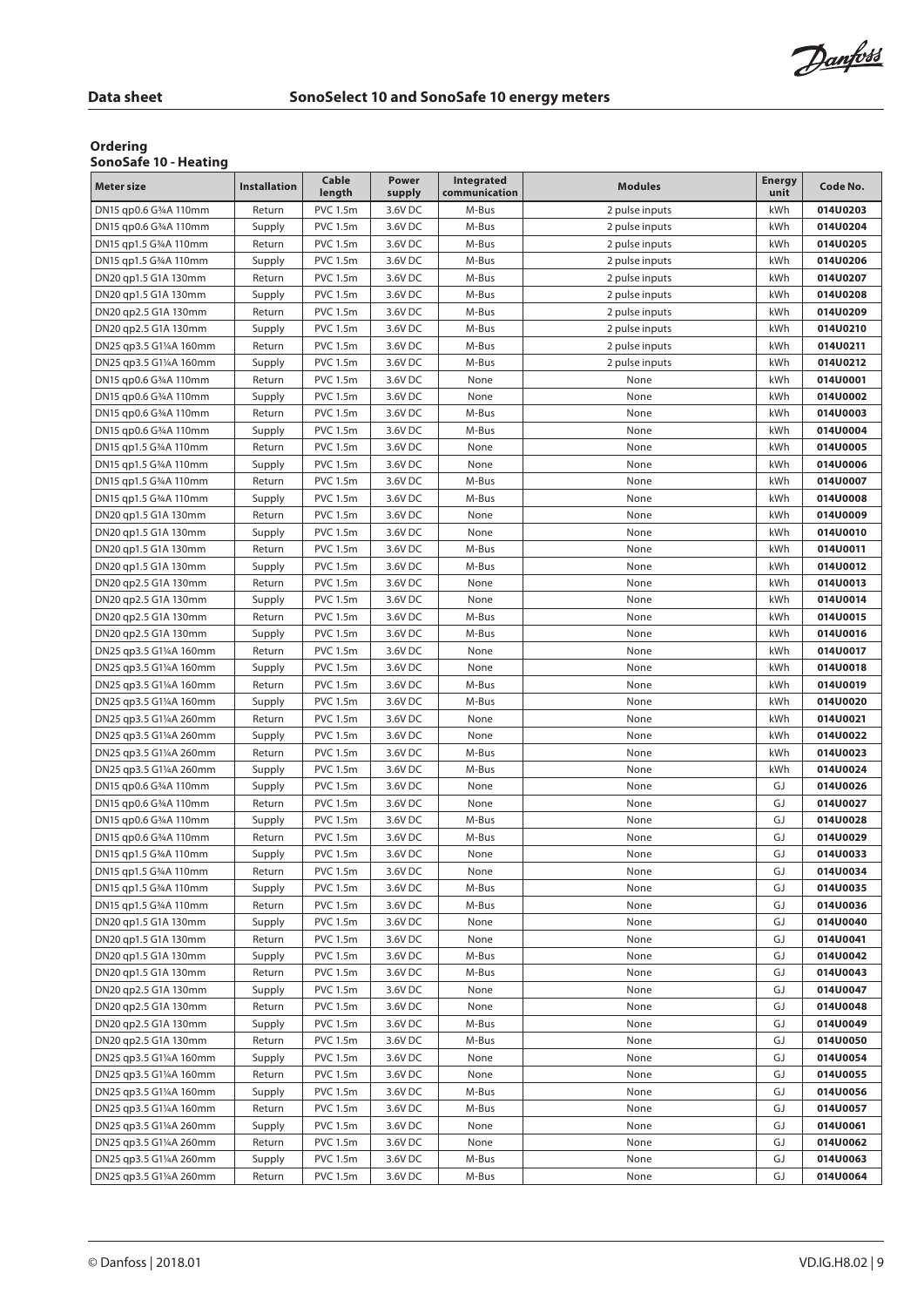Danfoss

## **Ordering (continous)**

| <b>SonoSafe 10 - Heating</b> |  |  |
|------------------------------|--|--|
|------------------------------|--|--|

| <b>Meter size</b>       | <b>Installation</b> | Cable<br>length | Power<br>supply | Integrated<br>communication | <b>Modules</b>                                    | <b>Energy</b><br>unit | Code No. |
|-------------------------|---------------------|-----------------|-----------------|-----------------------------|---------------------------------------------------|-----------------------|----------|
| DN25 qp6.0 G11/4A 260mm | Return              | <b>PVC 1.5m</b> | 3.6V DC         | None                        | None                                              | kWh                   | 014U0264 |
| DN25 qp6.0 G11/4A 260mm | Supply              | <b>PVC 1.5m</b> | 3.6V DC         | None                        | None                                              | kWh                   | 014U0265 |
| DN25 qp6.0 G11/4A 260mm | Return              | <b>PVC 1.5m</b> | 3.6V DC         | M-Bus                       | None                                              | kWh                   | 014U0266 |
| DN25 qp6.0 G11/4A 260mm | Supply              | <b>PVC 1.5m</b> | 3.6V DC         | M-Bus                       | None                                              | kWh                   | 014U0267 |
| DN32 qp6.0 G11/2A 260mm | Return              | <b>PVC 1.5m</b> | 3.6V DC         | None                        | None                                              | kWh                   | 014U0274 |
| DN32 qp6.0 G11/2A 260mm | Supply              | <b>PVC 1.5m</b> | 3.6V DC         | None                        | None                                              | kWh                   | 014U0275 |
| DN32 qp6.0 G11/2A 260mm | Return              | <b>PVC 1.5m</b> | 3.6V DC         | M-Bus                       | None                                              | kWh                   | 014U0276 |
| DN32 qp6.0 G11/2A 260mm | Supply              | <b>PVC 1.5m</b> | 3.6V DC         | M-Bus                       | None                                              | kWh                   | 014U0277 |
| DN15 qp0.6 G34A 110mm   | Return              | <b>PVC 1.5m</b> | 3.6V DC         | None                        | Wireless OMS 868.95 MHz with 2 pulse inputs       | kWh                   | 014U0235 |
| DN15 gp0.6 G34A 110mm   | Supply              | <b>PVC 1.5m</b> | 3.6V DC         | None                        | Wireless OMS 868.95 MHz with 2 pulse inputs       | kWh                   | 014U0236 |
| DN15 qp1.5 G3/4A 110mm  | Return              | <b>PVC 1.5m</b> | 3.6V DC         | None                        | Wireless OMS 868.95 MHz with 2 pulse inputs       | kWh                   | 014U0237 |
| DN15 qp1.5 G34A 110mm   | Supply              | <b>PVC 1.5m</b> | 3.6V DC         | None                        | Wireless OMS 868.95 MHz with 2 pulse inputs       | kWh                   | 014U0238 |
| DN20 qp1.5 G1A 130mm    | Return              | <b>PVC 1.5m</b> | 3.6V DC         | None                        | Wireless OMS 868.95 MHz with 2 pulse inputs       | kWh                   | 014U0239 |
| DN20 gp1.5 G1A 130mm    | Supply              | <b>PVC 1.5m</b> | 3.6V DC         | None                        | Wireless OMS 868.95 MHz with 2 pulse inputs       | kWh                   | 014U0240 |
| DN20 qp2.5 G1A 130mm    | Return              | <b>PVC 1.5m</b> | 3.6V DC         | None                        | Wireless OMS 868.95 MHz with 2 pulse inputs       | kWh                   | 014U0241 |
| DN20 qp2.5 G1A 130mm    | Supply              | <b>PVC 1.5m</b> | 3.6V DC         | None                        | Wireless OMS 868.95 MHz with 2 pulse inputs       | kWh                   | 014U0242 |
| DN25 qp3.5 G11/4A 160mm | Return              | <b>PVC 1.5m</b> | 3.6V DC         | None                        | Wireless OMS 868.95 MHz with 2 pulse inputs       | kWh                   | 014U0243 |
| DN25 qp3.5 G11/4A 160mm | Supply              | <b>PVC 1.5m</b> | 3.6V DC         | None                        | Wireless OMS 868.95 MHz with 2 pulse inputs       | kWh                   | 014U0244 |
| DN25 qp3.5 G11/4A 260mm | Return              | <b>PVC 1.5m</b> | 3.6V DC         | None                        | Wireless OMS 868.95 MHz with 2 pulse inputs       | kWh                   | 014U0245 |
| DN25 qp3.5 G11/4A 260mm | Supply              | <b>PVC 1.5m</b> | 3.6V DC         | None                        | Wireless OMS 868.95 MHz with 2 pulse inputs       | kWh                   | 014U0246 |
| DN15 gp0.6 G34A 110mm   | Return              | <b>PVC 1.5m</b> | 3.6V DC         | None                        | Wireless OMS WB 868.95 MHz with 2 pulse<br>inputs | kWh                   | 014U0250 |
| DN15 qp1.5 G34A 110mm   | Return              | <b>PVC 1.5m</b> | 3.6V DC         | None                        | Wireless OMS WB 868.95 MHz with 2 pulse<br>inputs | kWh                   | 014U0251 |
| DN20 qp2.5 G1A 130mm    | Return              | <b>PVC 1.5m</b> | 3.6V DC         | None                        | Wireless OMS WB 868.95 MHz with 2 pulse<br>inputs | kWh                   | 014U0252 |

### **Ordering SonoSelect 10 - Cooling**

| <b>Meter size</b>      | <b>Installation</b> | <b>Cable length</b> | <b>Power supply</b> | Integrated<br>communication | <b>Modules</b>                                 | <b>Energy</b><br>unit | Code No. |
|------------------------|---------------------|---------------------|---------------------|-----------------------------|------------------------------------------------|-----------------------|----------|
| DN15 qp0,6 G34A 110mm  | Return              | <b>PUR 1.5m</b>     | 3.6V DC             | M-Bus                       | None                                           | kWh                   | 014U1400 |
| DN15 qp1,5 G34A 110mm  | Return              | <b>PUR 1.5m</b>     | 3.6V DC             | M-Bus                       | None                                           | kWh                   | 014U1401 |
| DN20 qp1,5 G1A 130mm   | Return              | <b>PUR 1.5m</b>     | 3.6V DC             | M-Bus                       | None                                           | kWh                   | 014U1402 |
| DN20 qp2,5 G1A 130mm   | Return              | <b>PUR 1.5m</b>     | 3.6V DC             | M-Bus                       | None                                           | kWh                   | 014U1403 |
| DN25 qp3,5 G1¼A 160mm  | Return              | <b>PUR 1.5m</b>     | 3.6V DC             | M-Bus                       | None                                           | kWh                   | 014U1404 |
| DN15 qp0,6 G3/4A 110mm | Return              | <b>PUR 1.5m</b>     | 3.6V DC             | M-Bus                       | 2 pulse inputs                                 | kWh                   | 014U1405 |
| DN15 qp1,5 G34A 110mm  | Return              | <b>PUR 1.5m</b>     | 3.6V DC             | M-Bus                       | 2 pulse inputs                                 | kWh                   | 014U1406 |
| DN20 qp1,5 G1A 130mm   | Return              | <b>PUR 1.5m</b>     | 3.6V DC             | M-Bus                       | 2 pulse inputs                                 | kWh                   | 014U1407 |
| DN20 qp2,5 G1A 130mm   | Return              | <b>PUR 1.5m</b>     | 3.6V DC             | M-Bus                       | 2 pulse inputs                                 | kWh                   | 014U1408 |
| DN25 qp3,5 G1¼A 160mm  | Return              | <b>PUR 1.5m</b>     | 3.6V DC             | M-Bus                       | 2 pulse inputs                                 | kWh                   | 014U1409 |
| DN15 qp0,6 G34A 110mm  | Return              | <b>PUR 1.5m</b>     | 3.6V DC             | None                        | Wireless OMS 868.95 MHz<br>with 2 pulse inputs | kWh                   | 014U1410 |
| DN15 qp1,5 G34A 110mm  | Return              | <b>PUR 1.5m</b>     | 3.6V DC             | None                        | Wireless OMS 868.95 MHz<br>with 2 pulse inputs | kWh                   | 014U1411 |
| DN20 qp1,5 G1A 130mm   | Return              | <b>PUR 1.5m</b>     | 3.6V DC             | None                        | Wireless OMS 868.95 MHz<br>with 2 pulse inputs | kWh                   | 014U1412 |
| DN20 qp2,5 G1A 130mm   | Return              | <b>PUR 1.5m</b>     | 3.6V DC             | None                        | Wireless OMS 868.95 MHz<br>with 2 pulse inputs | kWh                   | 014U1413 |
| DN25 qp3,5 G1¼A 160mm  | Return              | <b>PUR 1.5m</b>     | 3.6V DC             | None                        | Wireless OMS 868.95 MHz<br>with 2 pulse inputs | kWh                   | 014U1414 |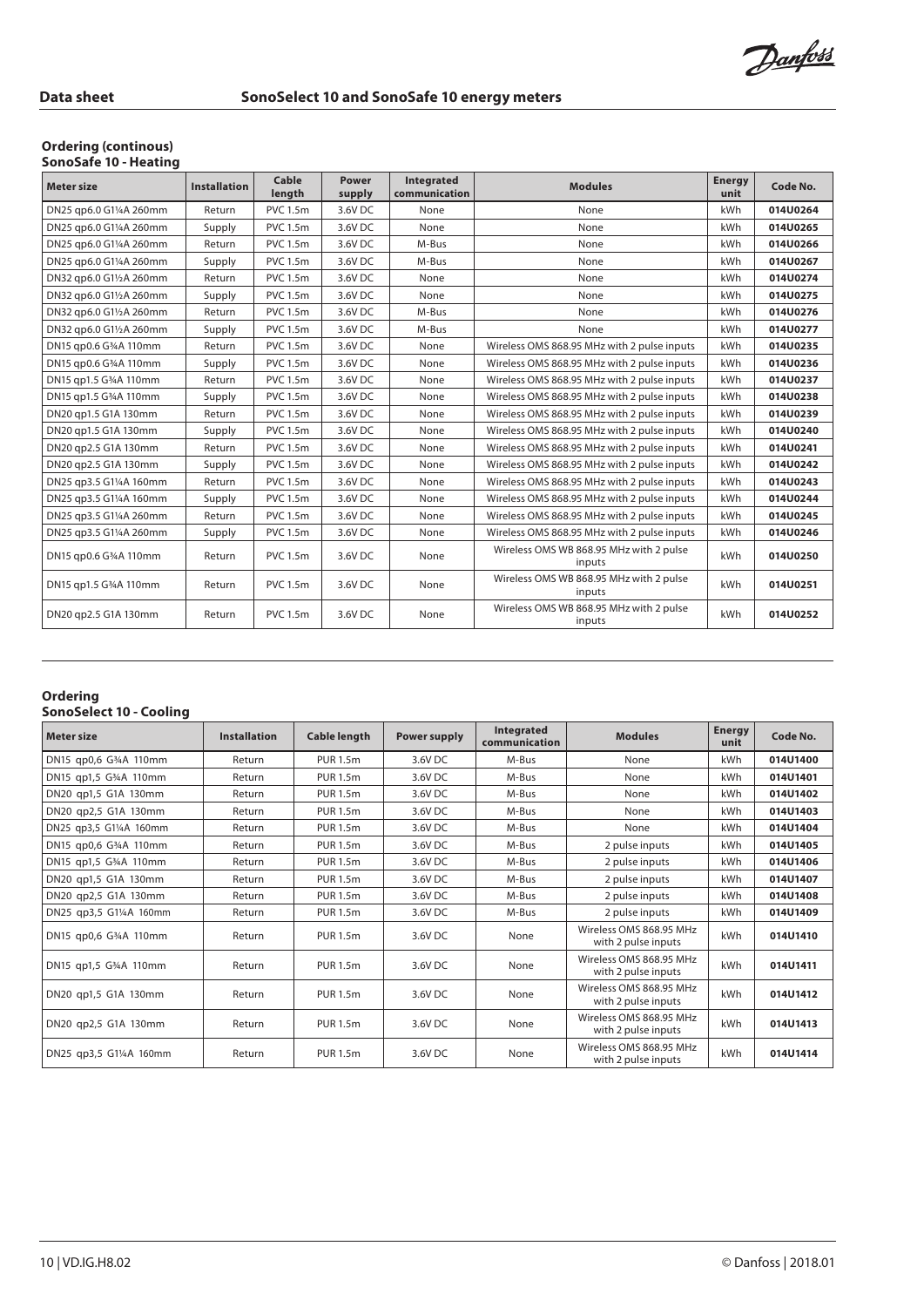Danfoss

### **Accessories**

| Product                        | <b>Designation</b>                                              | Quantity | Code No. |
|--------------------------------|-----------------------------------------------------------------|----------|----------|
| Tail piece set PN25 130°C      | DN15 R1/2 x G3/4                                                | 1 set    | 087G6071 |
| Tail piece set PN25 130°C      | DN20 R3/4 x G1                                                  | 1 set    | 087G6072 |
| Tail piece set PN25 130°C      | DN25 R1 x G11/4                                                 | 1 set    | 087G6073 |
| Tail piece set PN16 95°C       | Tail Piece DN15 G3/4"-R1/2" PN16 95°C                           | 1 set    | 014U1936 |
| Tail piece set PN16 95°C       | Tail Piece DN20 G1"-R3/4" PN16 95°C                             | 1 set    | 014U1937 |
| Tail piece set PN16 95°C       | Tail Piece DN25 G1 1/4"-R1" PN16 95°C                           | 1 set    | 014U1938 |
| Tail piece set PN16 95°C       | Tail Piece DN32: G1 1/2"-R5/4" PN16 95°C                        | 1 set    | 014U1939 |
| Adaptor for temperature sensor | Adaptor R1/2" to M10x1 (32pcs.)                                 | 32 pcs   | 014U1935 |
| Adaptor for temperature sensor | Adaptor R1/2" to M10x1 (1pcs)                                   | 1 pc     | 014U1941 |
| Tee fitting                    | T-fitting DN15: G1/2", G1/2", G1/2" PN25 130°C                  | 1 pc     | 014U1959 |
| Tee fitting                    | T-fitting DN20: G3/4", G1/2", G3/4" PN25 130°C                  | 1 pc     | 014U1960 |
| Tee fitting                    | T-fitting DN25: G1", G1/2", G1" PN25 130°C                      | 1 pc     | 014U1961 |
| Tee fitting                    | T-Fitting DN32: G11/4", G1/2", G11/4" PN25 130°C                | 1 pc     | 014U1943 |
| Adaptor for temperature sensor | $R\frac{1}{2}$ x M10 x 1                                        | 1 pc.    | 014U1935 |
| Adaptor for temperature sensor | R1/2 x M10 x 1                                                  | 32 pcs.  | 014U1941 |
| <b>Ball valve</b>              | G1/2" internal thread, Pt sensor connection M10                 | 1 pc.    | 187F0593 |
| <b>Ball valve</b>              | G1/2" internal thread, Pt sensor connection M10                 | 12 pcs.  | 087H0118 |
| <b>Ball valve</b>              | G3/4" internal thread, Pt sensor connection M10                 | 1 pc.    | 187F0592 |
| <b>Ball valve</b>              | G3/4" internal thread, Pt sensor connection M10                 | 12 pcs.  | 087H0119 |
| <b>Ball valve</b>              | G1" internal thread, Pt sensor connection M10                   | 1 pc.    | 187F0591 |
| <b>Ball valve</b>              | G1" internal thread, Pt sensor connection M10                   | 12 pcs.  | 087H0120 |
| Wall mounting kit              | Calculator wall mounting                                        | 1 set    | 014U1945 |
| Cable                          | M-Bus 2 wire cable (22 AWG), 1 m PVC, ferrules                  | 1 pc.    | 014U1946 |
| Cable                          | M-Bus 2 wire cable (22 AWG), 2.5 m PVC, ferrules                | 1 pc.    | 014U1947 |
| Cable                          | M-Bus 2 wire cable (22 AWG), 5 m PVC, ferrules                  | 1 pc.    | 014U1948 |
| Cable                          | M-Bus 2 wire cable (22 AWG), 9.75 m PVC, ferrules               | 1 pc.    | 014U1949 |
| Cable                          | Pulse input/output 2 wire cable. (22 AWG), 2,5 m PVC, ferrules  | 1 pc.    | 014U1950 |
| Cable                          | Pulse input/output 2 wire cable. (22 AWG), 5 m PVC, ferrules    | 1 pc.    | 014U1951 |
| Cable                          | Pulse input/output 2 wire cable. (22 AWG), 9,75 m PVC, ferrules | 1 pc.    | 014U1952 |
| Extension pipe, $L = 60$ mm    | DN20 x G1                                                       | 1 pc.    | 014U1957 |
| Extension pipe, $L = 100$ mm   | DN25 x G11/4                                                    | 1 pc.    | 014U1958 |
| Gasket                         | <b>DN15</b>                                                     | 1 set    | 014U1964 |
| Gasket                         | <b>DN20</b>                                                     | 1 set    | 014U1965 |
| Gasket                         | <b>DN25</b>                                                     | 1 set    | 014U1966 |
| Gasket                         | <b>DN32</b>                                                     | 1 set    | 014U1942 |
| O-ring mounting kit            | O-ring Ø4.3 x 2.4 + assembly tool                               | 1 set    | 014U1967 |
| Battery                        | Battery pack 1 AA cell                                          | 1 pc.    | 014U1968 |
| Battery                        | Battery pack 2 AA cell                                          | $1$ pc.  | 014U1969 |
| Communication module           | M-Bus module with 2 pulse inputs                                | 1 pc.    | 014U1998 |
| Communication module           | Wireless OMS 868.95MHz with 2 pulse inputs                      | 1 pc.    | 014U1999 |
| Communication module           | 2 pulse inputs                                                  | 1 pc.    | 014U1995 |
| Bluetooth dongle               | IR2BLE                                                          | 1 pc.    | 014U1963 |
| Sealing kit                    | $4x$ wire with $+4x$ snap lock seal                             | 1 set    | 014U1962 |

*\*On request new codes with unique specification combination can be created. If needed please contact you local product manager.*